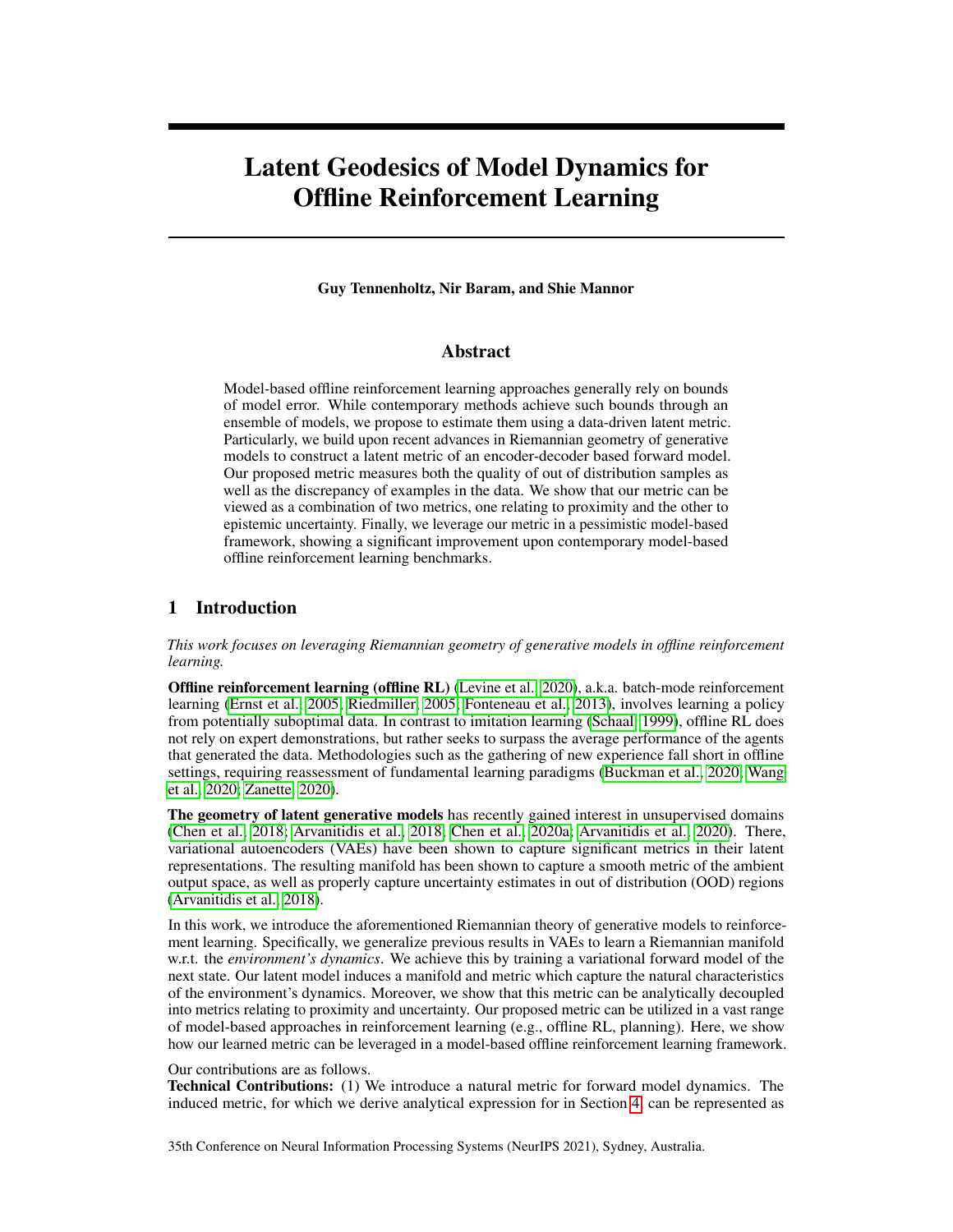a union of two metrics; namely, a metric of proximity and a metric of uncertainty. We depict the geodesics of the induced metric on a grid-like environment, suggesting our latent model captures valuable structural dependencies. (2) We integrate our metric in a model-based offline RL framework, where an agent is penalized with accordance to its distance to the data. As such, we demonstrate improved performance to contemporary offline RL approaches on several benchmarks (Section 6). Broader Impact: Our proposed metric can be leveraged in a vast range of domains. While our work is focused on its application to offline RL, its unique characteristics can be utilized in online control, planning, and predictive analysis, as well as improve explainability of the agent and the environment. Still, using approximate models to make decisions in the real world can bring to negative social impact. Wrongful, unethical, or dangerous decisions may harm individuals affected by such actions.

## 2 Preliminaries

#### 2.1 Offline Reinforcement Learning

We consider the standard Markov Decision Process (MDP) framework (Sutton et al., 1998) defined by the tuple  $(S; A; r; P; \cdot)$ , where S is the state space, A the action space,  $r : S \rightarrow A \not\sqcup [0; 1]$  the reward function,  $P : S \rightarrow \{S \mid [0, 1] \}$  the transition kernel, and  $\{Q \mid [0, 1] \}$  is the discount factor.

In the online setting of reinforcement learning (RL), the environment initiates at some state  $S_0$  0. At any time step the environment is in a state  $s \, 2 \, S$ , an agent takes an action  $a \, 2 \, A$  and receives a reward  $r(s; a)$  from the environment as a result of this action. The environment transitions to state  $s<sup>0</sup>$ according to the transition function  $P(js; a)$ . The goal of online RL is to find a policy (ajs) that maximizes the expected discounted return  $V = E$  $\int_{t=0}^{t} t r(s_t; a_t) ds_0$  0

Unlike the online setting, the offline setup considers a dataset  $D_n = fs_i$ ;  $a_i$ ;  $r_i$ ;  $s_i^0 g_{i=1}^n$  of transitions generated by some unknown agents. The objective of offline RL is to find the best policy in the test environment (i.e., real MDP) given only access to the data generated by the unknown agents.

#### 2.2 Riemannian Manifolds

We define the Riemannian pullback metric, a fundamental component of our proposed method. We refer the reader to Carmo (1992) for further details on Riemannian geometry.

We are interested in studying a smooth surface M with a Riemannian metric  $q$ . A Riemannian metric is a smooth function that assigns a symmetric positive definite matrix to any point in  $M$ . At each point  $Z \, \partial M$  a tangent space  $T_z M$  specifies the pointing direction of vectors "along" the surface.

Definition 1. *Let* M *be a smooth manifold. A Riemannian metric* g *on* M *changes smoothly and defines a real scalar product on the tangent space* TzM *for any* z 2 M *as*

 $g_z(x; y) = h x; y \, i_z = h x; G(z) y i; \quad x; y \, 2 \, T_z M;$ 

where G(z) 2 R<sup>dz dz</sup> is the corresponding metric tensor. (M; g) is called a Riemannian manifold.

The Riemannian metric enables us to easily define geodesic curves. Consider some differentiable mapping : [0;1]  $\sqrt{I}$  M R<sup>d</sup>z, such that (0) =  $z_0$ ; (1) =  $z_1$ . The length of the curve measured on  $\overline{M}$  is given by

$$
L(\ ) = \int_{0}^{Z} \frac{e(t)}{e(t)} G(t) \frac{e(t)}{e(t)} dt
$$
 (1)

The geodesic distance  $d(z_1; z_2)$  between any two points  $z_1; z_2 \nightharpoonup M$  is then the infimum length over all curves for which  $(0) = z_0$ ;  $(1) = z_1$ . That is,

$$
d(z_1; z_2) = \inf L()
$$
 s.t. (0) =  $z_0$ ; (1) =  $z_1$ :

The geodesic distance can be found by solving a system of nonlinear ordinary differential equations (ODEs) defined in the intrinsic coordinates (Carmo, 1992).

**Pullback Metric.** Assume an ambient (observation) space  $X$  and its respective Riemannian manifold  $(M_X, g_X)$ . Learning  $g_X$  can be hard (e.g., learning the distance metric between images). Still, it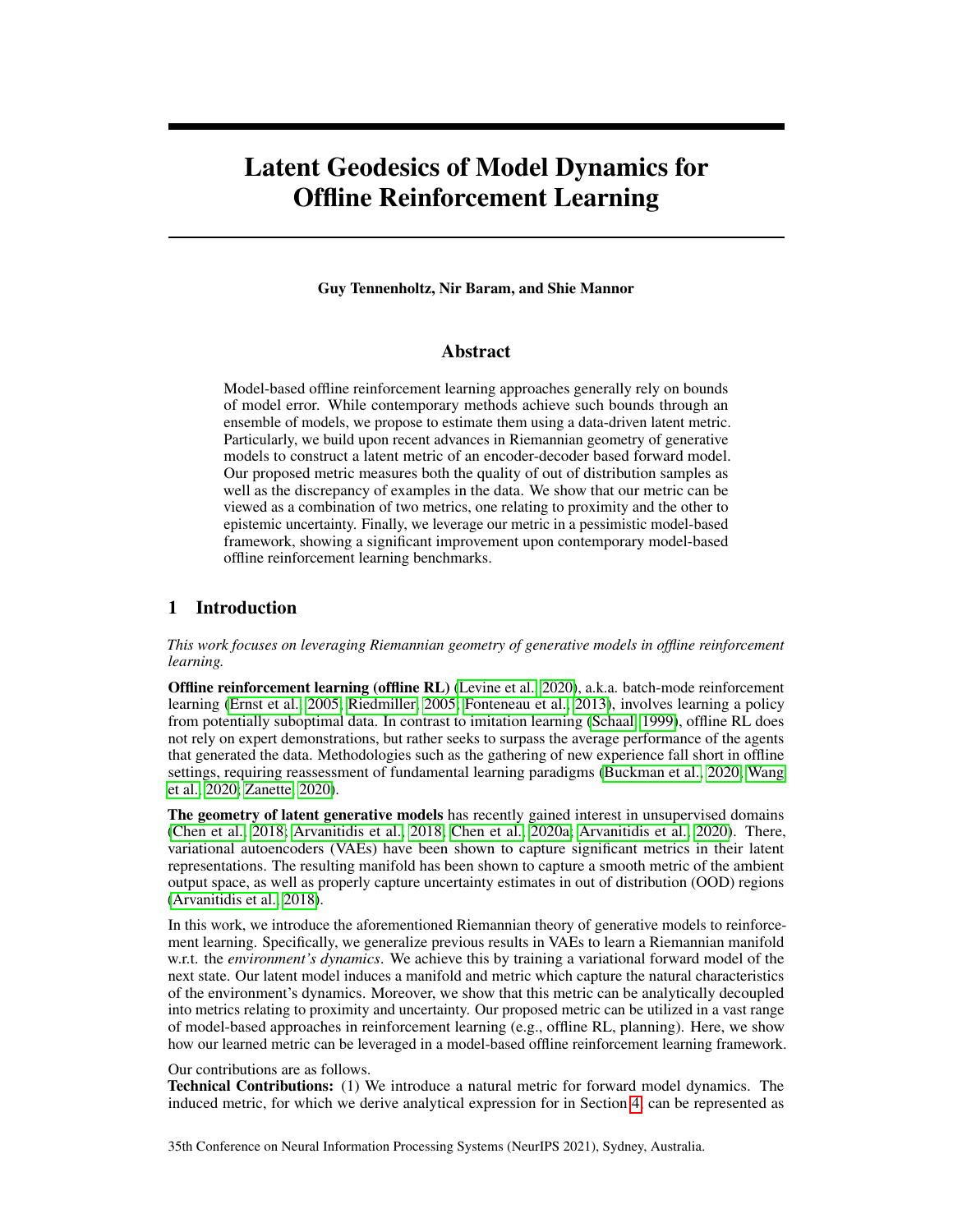Figure 1:A reward-penalized (pessimistic) MDP is constructed from the ofine data. In MOPO, the penalty is constructed using an ensemble of learned transition models. Instead, we propose to estimate the error in model dynamics through a Riemannian metric induced by a variational forward model.

may be captured through a low dimensional submanifold. As such, it is many times convenient to parameterize the surfa $\pmb{\hat{\alpha}}$  by a latent spac $\pmb{\bar{z}} = \mathsf{R}^{d_Z}$  and a smooth function :  $\pmb{Z}$  7! X , where  $\overline{Z}$  is a low dimensional latent embedding space. As learning the manifold an be hard, we turn to learning the immersed low dimensional submanifold (for which the chart maps are trivial, sinceZ =  $R^{d_Z}$  ). Given a curve : [0; 1] 7! M<sub>Z</sub> we have that

$$
\frac{\textcircled{g} \, f(\phantom{g}(\phantom{g}t))}{\textcircled{g} \, t} ; G_{X} \left( f\left(\phantom{g}(\phantom{g}t)\right)\right) \frac{\textcircled{g} \, f(\phantom{g}(\phantom{g}t))}{\textcircled{g} \, t} \quad = \quad \frac{\textcircled{g} \left( t \right)}{\textcircled{g} \, t} ; J_{f}^{\top} \left(\phantom{g}(\phantom{g}t)\right) G_{X} \left( f\left(\phantom{g}(\phantom{g}t)\right)\right) J_{f} \left(\phantom{g}(\phantom{g}t)\right) \frac{\textcircled{g} \left( t \right)}{\textcircled{g} \, t} \hspace{2mm} ;
$$

where the Jacobian matrix (z) =  $\frac{@f}{@z}$  R<sup>d<sub>x</sub> dz</sup> maps tangent vectors inM<sub>Z</sub> to tangent vectors in TM $_\mathrm{\mathsf{X}}$  . The induced metric is thus given by

$$
G_{f}(z) = J_{f}(z)^{T} G_{X}(f(z)) J_{f}(z)
$$
 (2)

The metricG<sub>f</sub> is known as th $\pmb{\textup{w}}$ ullback metriç as it "pulls back" the metri $\mathbf{G}_\mathsf{X}$  on $\mathsf{X}$  back toG<sub>f</sub> via f : Z 7! X . The pullback metric captures the intrinsic geometry of the immersed submanifold while taking into account the ambient space The geodesic distance in ambient space is captured by geodesics in the latent space reducing the problem to learning the latent embedding space and the observation function Indeed, learning the latent space and observation function be achieved through a encoder-decoder framework, such as a VAE (Arvanitidis et al., 2018).

## 3 Background: Model Error in Of ine RL

A key element of model-based RL methods involves estimating a modelis; a). In model-based of ine RL, a pessimistic MDP is constructed through an upper bound on the error of the estimated model. This work builds upon MOPO, a recently proposed model-based ofine RL framework (Yu et al., 2020)). Particularly, we assume access to an approximate  $(\mathbb{S}D\mathbb{P};\hat{r},\hat{P}$ ; ) (e.g., trained by maximizing the likelihood of the data), and de ne a penalized MOPA;  $\kappa; P$ ; ), such that

$$
F(s; a) = \Upsilon(s; a)
$$
 d (P(js; a);  $\hat{P}(js; a)$ ); 8s 2 S; a 2 A;

whered is a given metric (e.g., the total variation distance) and 0. The of ine RL problem is then solved by executing an online algorithm in the reward-penalized (simulated) MDP.

Unfortunately, a $\mathbf{P}$ (js; a) is unknown,d(P(js; a);  $\mathbf{P}$ (js; a)) cannot be calculated. Nevertheless, one can attempt to upper bound the distance, i.e., for  $\sin 8$  A 7! R,

$$
d(P(js;a); \vec{P}(js;a))
$$
 U(s;a); 8s 2 S; a 2 A :

Figure 1 depicts the general framework. A question arises: how should be chosen? In practice, MOPO learns an ensemble of model $\mathtt{s}::; \mathsf{P}_\mathsf{k}$  to measure the upper bou $\mathsf{bd}(\mathsf{s};\mathsf{a})$ . In this work, we propose to use a naturally induced metric of a variational forward model, which we show can introduce a more effective upper bound for of ine RL. In Section 4 we de ne this metric, and nally, we leverage it to upper bound the model error in Section 5.

<sup>1</sup>Pessimism is a key element of ofine RL algorithms (Jin et al., 2020), limiting overestimation of a trained policy due to the distribution shift between the data and the trained policy.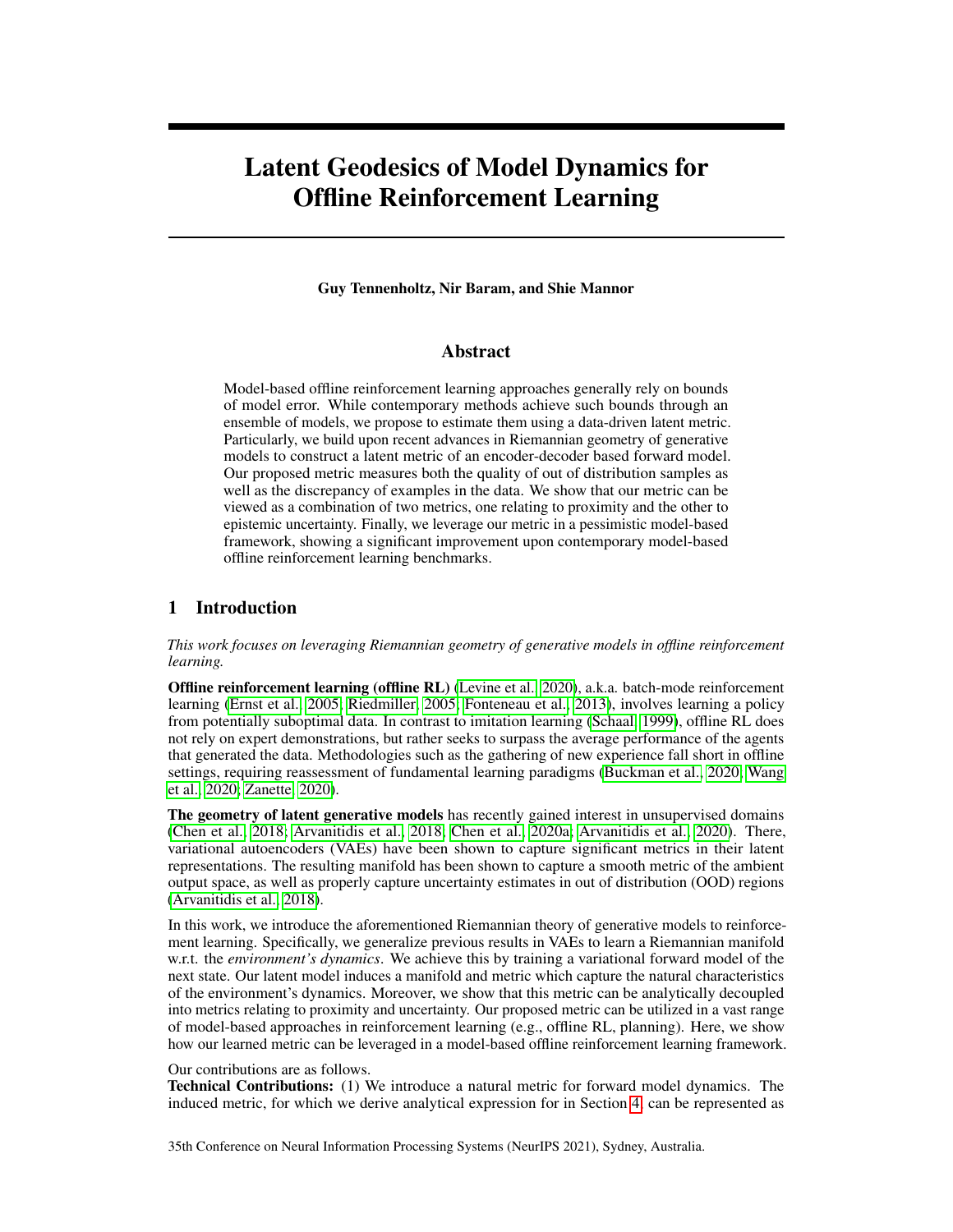## 4 Metrics of Model Dynamics

We propose to measure the error in the model dynanies  $\hat{\mathbf{R}}$  (is; a);  $\hat{\mathbf{P}}$ (is; a)) by embedding the ofine data in a smooth Riemmanian manifold, equipped with a natural metric, enabling us to measure the error of out of distribution samples. Our metric is a generalization of the metric proposed by Arvanitidis et al. (2018) for generative models.

## 4.1 A Pullback Metric of Model Dynamics

We begin by de ning the immersed Riemannian submanifold and our proposed metric. The metric is de ned by a latent space and an observation function, which will be de ned later by our variational forward model.

De nition 2. We de ne a Riemannian submanifold  $z$  ;  $g_Z$  ) by a differential functionf : Z 7! S and latent space such that

$$
d_z(z_1; z_2) = \inf \begin{cases} z_1 & \text{if } z_2 \text{ and } z_1 \\ 0 & \text{if } z_1 \text{ and } z_2 \text{ and } z_1 \text{ and } z_2 \text{ and } z_2 \text{ and } z_1 \text{ and } z_2 \text{ and } z_1 \text{ and } z_2 \text{ and } z_1 \text{ and } z_2 \text{ and } z_1 \text{ and } z_2 \text{ and } z_1 \text{ and } z_2 \text{ and } z_1 \text{ and } z_2 \text{ and } z_1 \text{ and } z_2 \text{ and } z_2 \text{ and } z_2 \text{ and } z_1 \text{ and } z_2 \text{ and } z_2 \text{ and } z_2 \text{ and } z_2 \text{ and } z_2 \text{ and } z_2 \text{ and } z_2 \text{ and } z_2 \text{ and } z_2 \text{ and } z_2 \text{ and } z_2 \text{ and } z_2 \text{ and } z_2 \text{ and } z_2 \text{ and } z_2 \text{ and } z_2 \text{ and } z_2 \text{ and } z_2 \text{ and } z_2 \text{ and } z_2 \text{ and } z_2 \text{ and } z_2 \text{ and } z_2 \text{ and } z_2 \text{ and } z_2 \text{ and } z_2 \text{ and } z_2 \text{ and } z_2 \text{ and } z_2 \text{ and } z_2 \text{ and } z_2 \text{ and } z_2 \text{ and } z_2 \text{ and } z_2 \text{ and } z_2 \text{ and } z_2 \text{ and } z_2 \text{ and } z_2 \text{ and } z_2 \text{ and } z_2 \text{ and } z_2 \text{ and } z_2 \text{ and } z_2 \text{ and } z_2 \text{ and } z_2 \text{ and } z_2 \text{ and } z_2 \text{ and } z_2 \text{ and } z_2 \text{ and } z_2 \text{ and } z_2 \text{ and } z_2 \text{ and } z_2 \text{ and } z_2 \text{ and } z_2 \text{ and } z_2 \text{ and } z_2 \text{ and } z_2 \text{ and } z_2 \text{ and } z_2 \text{ and } z_2 \text{ and } z_2 \text{ and } z_2 \text{ and } z_2 \text{ and } z_2 \text{ and } z_2 \text{ and } z_2 \text{ and } z_2 \
$$

A similar metric has been used in previous work on generative latent models (Chen et al., 2018; Arvanitidis et al., 2018). It states that latent codes are close w.r.t. according to the curve which induces minimal energy in ambient observation space. It is closely related to the pullback metric (see Section 2.2), as shown by the following proposition (see Appendix for proof).

Proposition 1. Let (M  $_Z$ ;  $g_Z$ ) as de ned above. The  $G_f(z) = J_f^T(z)J_f(z)$ , for anyz 2 Z.

Indeed, Proposition 1 shows us that is a pullback metric. Particularl $\bar{z}$  and J<sub>f</sub> de ne the structure of the ambient observation spacen what follows we characterize the submanifold  $P(js; a) = P(jz)$ . We show that the expected pullback metric  $E_{P(f)}$  G<sub>Z</sub> (z) captures notions of proximity and uncertainty and discuss how it can be utilized to K = ⊏G measure distance to the data manifold.

## 4.2 Metric of Proximity and Uncertainty of a Latent Forward Model

We consider modelin $\hat{\mathbf{g}}(\mathbf{s}^0\!\mathbf{s};\mathbf{a})$  using a generative latent model. Speci cally, we consider a latent model which consists of an encoder: S A 7! B (Z) and a decode D : Z 7! B (S), where  $B(X)$  is set of probability measures on the Borel set $X$  of While the encode E learns a latent representation of; a, the decodeD estimates the next stade according to P(js; a). This model corresponds to the decompositiB $n$ (js; a) = D(jE(s; a)), where hereD plays the role of the observation function, andE maps states and actions to the latent spaceuch a model can be trained by maximizing the evidence lower bound (ELBO) over the data. That is, given a posing we modelE ; D as parametric functions and maximize the ELBO

> $max_{i} E_{E}$  (zjs;a) h  $log D$   $(s^0)z)$ i  $D_{KL}$  (E (zjs; a)jj $P(z)$ )

We refer the reader to the appendix for an exhaustive overview of training VAEs by maximum likelihood and the ELBO.

Having trained the latent model over the data, we may consider the Riemannian submanifold induced by its latent space and observation function D. Since D is stochastic, the metric<sub>z</sub> also becomes stochastic, complicating analysis. Instead, Arvanitidis et al. (2018) proposed to use the expected pullback metric  $[G<sub>Z</sub>]$ , showing it is a good approximation of the underlying stochastic metric. Using Proposition 1, we have the following result (see Appendix for proof).

Theorem 1. [Arvanitidis et al. (2018)] Assum $\mathsf{B}(\,$  jz)  $\,$  N  $\,$  ( $\,$  (z);  $\,$  (z)I). Then

h i h i  
\n
$$
E_{D(jz)} G_D(z) = E_{D(jz)} J_D(z)^T J_D(z) = G_{\begin{bmatrix} z \\ -\{z\} \end{bmatrix}} F_{\begin{bmatrix} 2 \\ -\{z\} \end{bmatrix}}; \qquad (3)
$$
\n
$$
\text{proximity} \text{ uncertainty}
$$

whereG  $(z) = J^T(z)J(z)$  andG  $(z) = J^T(z)J(z)$ .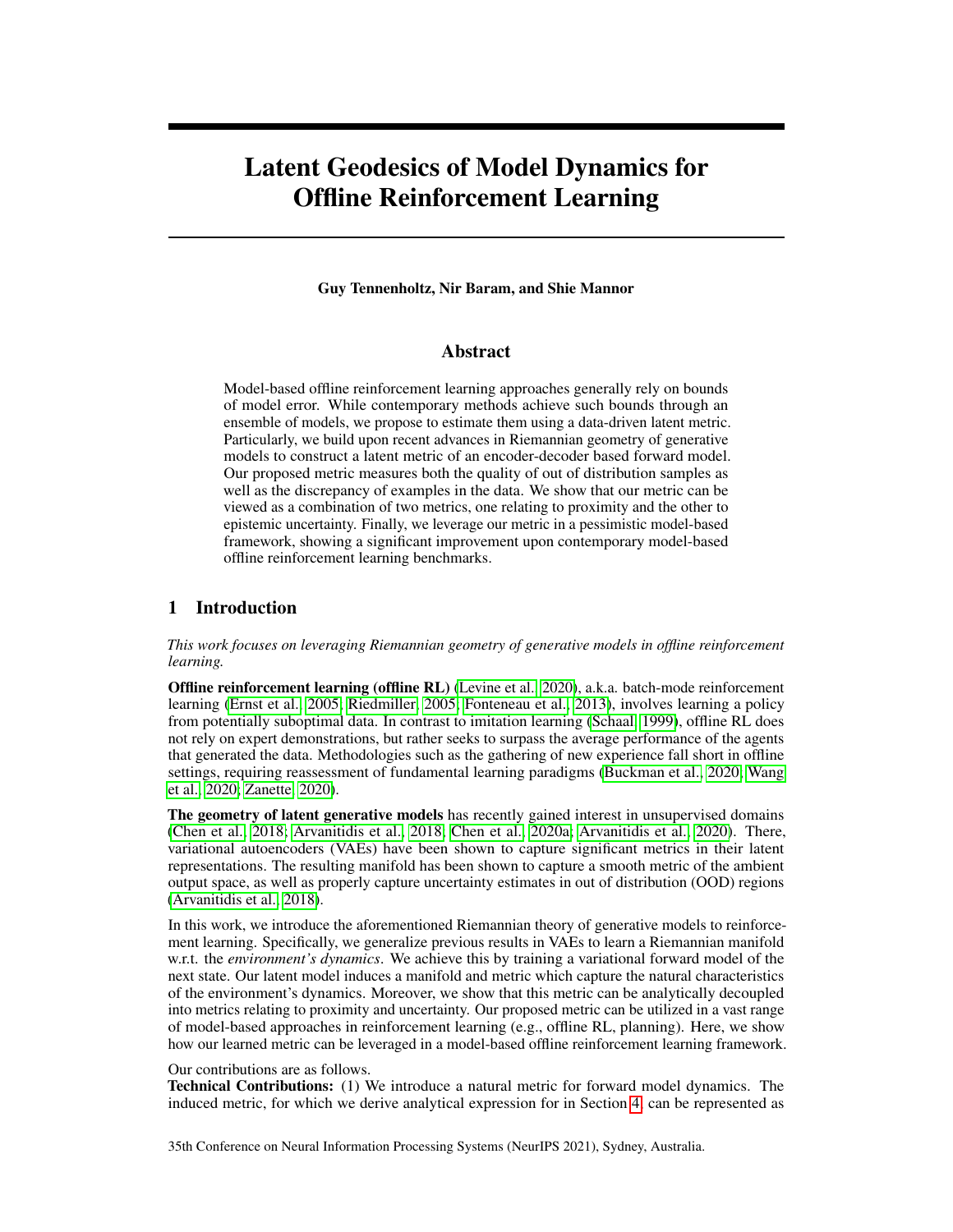Figure 2: Plot depicts the variational latent forward model and its respective pullback metrics. Expressions for the expected pullback metrics are given in Theorems 1 and 2.

Given an embedded latent space the expected metric in Equation (3) gives us a sense of the topology of the latent space manifold induced by The terms  $G = J^T J$  and  $G = J^T J$  are in fact the induced pullback metrics ofand , respectively. As shortest geodesics will tend to follow small values of  $E[G_D]k$ , G will keep away from areas with no latent codes, whereas will remain small in regions of low uncertainty. We therefore recogro zeandG asmetrics of proximity and uncertainty respectively.

A skewed metric. Due to the inherent decoupling between proximity and uncertainty, it may be bene cial to control the curvature of the expected metric by only focusing on one of the metrics. Denoting <sub>prox</sub> 2 [0; 1] as the proximity coef cient, we de ne the skewed pullback metri**c**oas

$$
G_D = \text{prox} G + (1 \text{prox}) G : \tag{4}
$$

The skewed pullback metric will become valueable in Section 6, as we carefully control the tradeoff between proximity and uncertainty in the tested domains.

#### 4.3 Capturing Epistemic and Aleatoric Uncertainty

The previously proposed encoder-decoder model induces a metric which captures both proximity and uncertainty w.r.t. the learned dynamics. However, the decoder varian be does not differentiate between aleatoric uncertainty (relating to the environment dynamics) and epistemic uncertainty (relating to missing data). To bound the validity of out of distribution (OOD) samples, we wish to capture epistemic uncertainty.

The epistemic uncertainty can be captured by methods such as model ensembles or Monte-Carlo dropout (Gal & Ghahramani, 2016). Instead, we apply an additional forward model to our previously proposed variational model. Speci cally, we assume a latent model which consists of an encoder E : S  $\,$  A 7! B  $\,$  (Z), forward modelF : Z 7! B (X) and decodeD : X 7! B (S) such that P(js; a) =  $D(jx)$ , and x F(jE(s; a)). This structure enables us to capture the aleatoric uncertainty under the forward transition model and the epistemic uncertainty using the decoder That is,  $D(z)$  is used as a measure of epistemic uncertainty<sub>F</sub> ( $\alpha$ ) can capture the stochasticity in model dynamics. This forward model is depicted in Figure 2.

Next, we turn to analyze the pullback metric induced by the proposed forward transition model. As bothF andD are stochastic (capturing epistemic and aleatoric uncertainty), the result of Theorem 1 cannot be directly applied to their composition. The following proposition provides an analytical expression for the expected pullback metric of  $F$  (see Appendix for proof).

Theorem 2. Assume F(jz) N ( $_F(z)$ ;  $_F(z)$ ]; D(jx) N ( $_D(x)$ ;  $_D(x)$ ]). Then, the expected pullback metric of the composite funct(nDn F) is given by<br>h i h

$$
E_{P(D F)} G_{D F}(z) = J_{F}^{T}(z) \overline{G}_{D}(z) J_{F}(z) + J_{F}^{T}(z) diag \overline{G}_{D}(z) J_{F}(z);
$$
\nwhere here $\overline{G}_{D}(z) = E_{x F(jz)} J_{D}^{T}(x) J_{D}(x) + J_{D}^{T}(x) J_{D}(x)$ .

Unlike the metric in Equation (3), the composite metric distorts the decoder metric with Jacobian matrices of the forward model statistics. The composite metric takes into account both proximity and uncertainty w.r.t. the ambient space as well as the latent forward model. As before, a skewed version of the metric can be designed, replac $\overline{\mathbb{G}}$  with its skewed version.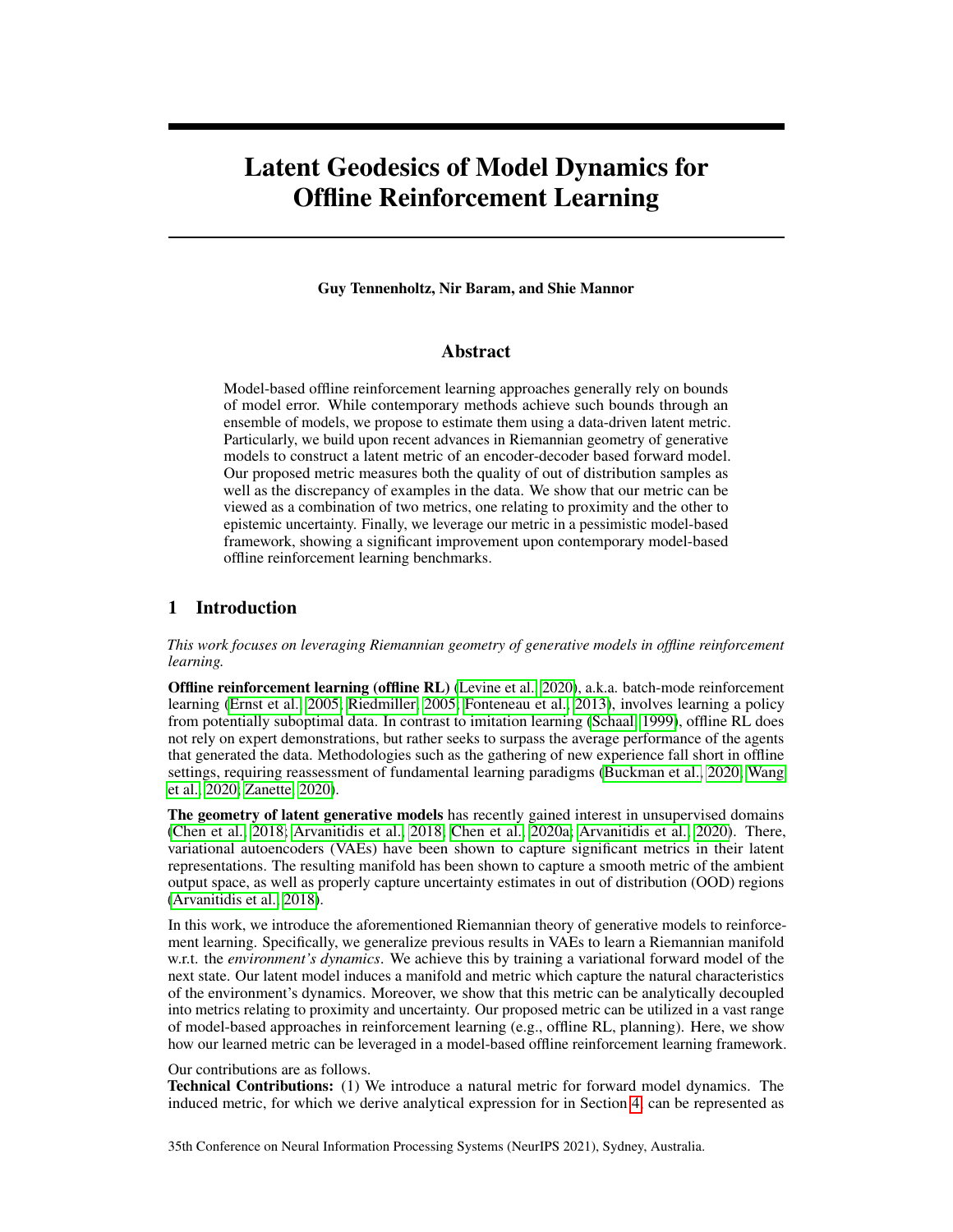Algorithm 1 GELATO: Geometrically Enriched LATent model for Ofine reinforcement learning

- 1: Input: Of ine dataset $D_n$ , RL algorithm
- 2: Train variational latent forward model on dataBat by maximizing ELBO.
- 3: Construct approximate MD(S; A  $; \uparrow, \uparrow, \rightarrow$
- 4: De ne  $F_d(s; a) = \Upsilon(s; a)$   $\frac{1}{K}$  $\overrightarrow{P}$  K  $_{k=1}^{N}$  d<sub>Z</sub> (E (s; a); NN $_{E\, (s; a)}^{(k)}$ ) , with distanced<sub>Z</sub> induced by pullback metricG<sub>D F</sub> (Theorem 2).
- 5: Train RL algorithm over penalized MD $($ B; A;  $F_d$ ;  $\overrightarrow{P}$ ; )

# 5 GELATO: Incorporating the Metric in Of ine RL

Having de ned our metric, we are now ready to leverage it in a model based of ine RL framework (see Figure 1). Speci cally, provided a dataset = f (s<sub>i</sub>, a<sub>i</sub>, r<sub>i</sub>, s<sup>0</sup>) $g_{i=1}^n$  we train the variational latent forward model depicted in Figure 2. The model consists of an eneoder ich maps states and actions to a latent spaze a forward functior F which maps the latent point  $(s; a)$  to a latent point x  $F($  jE(s; a), and nally a decoder which mapsto the next state<sup>0</sup>  $D(jx)$ . The model is trained by maximizing the likelihood of state transitions in the data (a full derivation is given in the appendix). Our latent forward model induces a latent splace a pullback metric $G_{\text{D}}$  = (z) which de ne the distance metrid<sub>Z</sub> (De nition 2).

Algorithm 1 presents GELATO, our proposed approach. In GELATO, we estimate an upper bound, U(s; a), on the model error by measuring the distance of a new sample to the data manifold. That is,

$$
d(P(js;a); \hat{P}(js;a)) \quad U(s;a) = \frac{1}{K} \sum_{k=1}^{K} d_{Z}(E(s;a); NN_{E(s;a)}^{(k)}) \quad ; \tag{5}
$$

where here $\textsf{NN}^{(\mathsf{k})}_{\mathsf{E}\,(\textsf{s};\textsf{a})}$  is the $\mathsf{k}^{\mathsf{th}}$  nearest neighbor  $\textsf{d}\texttt{f}\,(\textsf{s};\textsf{a})$  in  $\mathsf{D}_\mathsf{n}$  w.r.t. the metri $\textsf{d}\textsf{z}$  . Note the sum overK nearest neighbors, allowing for more robust quanti cation of the distance.

We construct the reward-penalized MDP de ned in Section 3 for which the upper bound in acts as a pessimistic regularizer. Finally, we train an RL algorithm over the pessimistic MDP with transition $\hat{P}$ ( js; a) and reward (s; a) U (s; a).

# 6 Experiments

## 6.1 Metric Visualization

To better understand the inherent structure of our metric, we constructed a grid-world environment for visualizing our proposed latent representation and metric.1The 15 environment, as depicted in Figure 3, consists of four rooms, with impassable obstacles in their centers. The agent, residing at some position(x; y) 2 [ 1; 1]<sup>2</sup> in the environment can take one of four actions: up, down, left, or right – moving the agent; 2 or 3 steps (uniformly distributed) in that direction. We collected a dataset of 0000 samples, taking random actions at random initializations of the environment. The ambient state space was represented by the position of the agent – a vector of dimension 2, normalized to values in [1; 1]. Finally, we trained a variational latent model with latent dimension= 2. We used a standard encoder N (  $(s)$ ;  $(s)$ ) and decodes<sup>0</sup> N (  $(z)$ ;  $(z)$ ) represented by neural networks trained end-to-end using the evidence lower bound. We refer the reader to the appendix for an exhaustive description of the training procedure.

The latent space output of our model is depicted by yellow markers in Figure 3a. Indeed, the latent embedding consists of four distinctive clusters, structured in a similar manner as our grid-world environment. Interestingly, the distortion of the latent space accurately depicts an intuitive notion of distance between states. As such, rooms are distinctively separated, with fair distance between each cluster. States of pathways between rooms clearly separate the room clusters, forming a topology with four discernible bottlenecks.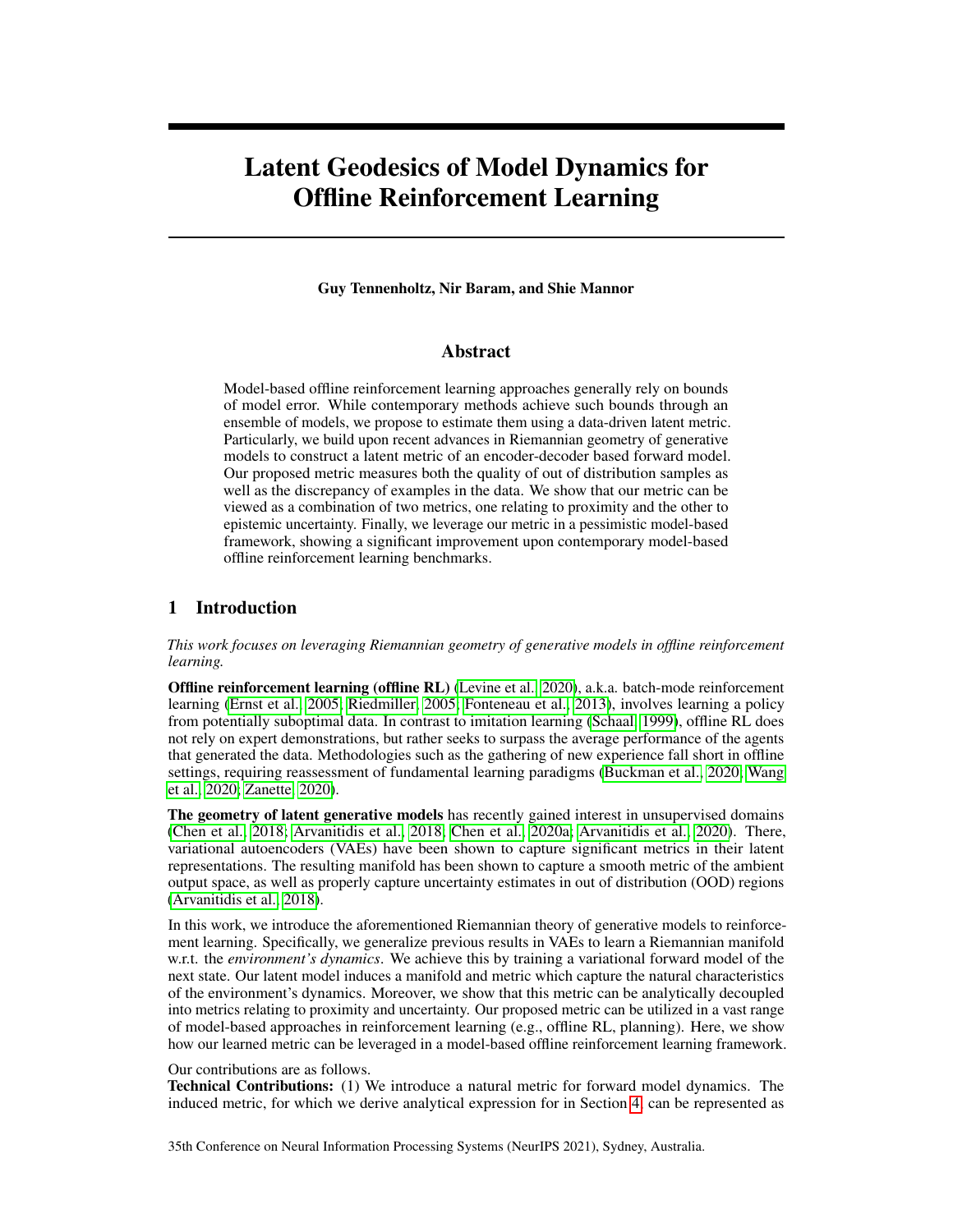(a) p

(b) Latent Geodesic Distance: Latent Euclidean Distance

Figure 3: (a) The latent space (yellow markers) of the grid world environment and the geometric volume measure of the decoder-induced metric (backgrou(td)c) The geodesic distance of the decoder-induced submanifold and the Euclidean distance of latent states, as viewed in ambient space. All distances are calculated w.r.t. the yellow marked statelote: colors in (a), which measure magnitude, are unrelated to colors in (b,c), which measure distance to the yellow marked state.

p<br>In addition to the latent embedding, Figure 3a depicts the geometric volume measuled det(G<sup>D</sup> ) of the trained pullback metric induced  $\mathbb{D}$ . This quantity demonstrates the effective geodesic distances between states in the decoder-induced submanifold. Indeed geodesics between data points to points outside of the data manifold (i.e., outside of the red region), would attain high values as integrals over areas of high magnitude. In contrast, geodesics near the data manifold would attain low values.

Comparison to Euclidean distance. We visualize the decoder-induced geodesic distance and compare it to the latent Euclidean distance in Figures 3b and 3c, respectively. The plots depict the normalized distances of all states to the state marked by a yellow square. Evidently, the geodesic distance captures a better notion of distance in the said environment, correctly exposing the "land distance" in ambient space. As expected, states residing in the bottom-right room are farthest from the source state, as reaching them comprises of passing through at least two bottleneck states. In contrast, the latent Euclidean distance does not properly capture these geodesics, exhibiting a similar distribution of distances in other rooms. Nevertheless, both geodesic and Euclidean distances reveal the intrinsic topological structure of the environment, that of which is not captured by the extrinsic coordinates(x; y) 2 [ 1; 1]<sup>2</sup>. Particularly, the state coordinates y) would wrongly assign short distances to states across impassible walls or obstacles, i.e., measuring the "air distance".

## 6.2 Continuous Control

We performed experiments to analyze GELATO on various continuous control datasets.

Datasets. We used D4RL (Fu et al., 2020) (CC BY 4.0 license) as a benchmark for all of our experiments. We tested GELATO on three Mujoco (Todorov et al., 2012) environments (Hopper, Walker2d, Halfcheetah) on datasets generated by a single policy and a mixture of two policies. Speci-cally, we used datasets generated by a random agent (1M samples), a partially trained agent, i.e, medium agent (1M samples), and a mixture of partially trained and expert agents (2M samples).

Implementation Details. We trained our variational model with latent dimension  $dim(Z) = 32 + dim(A)$ . The latent model was trained for 100k steps by stochastic gradient descent with batch size of 256. We split training into two phases. First, the model was fully trained using a calibrated Gaussian decoder (Rybkin et al., 2020). Speci cally, a maximum-likelihood estimate of the variance was used = MSE(; ^) 2 arg max  $N(\uparrow j$ ;  $\vert^2$  l): Then, in the second stage we t the variance decoder network.

In order to practically estimate the geodesic distance in Algorithm 1, we de ned a parametric curve in latent space and used gradient descent to minimize the curve's energy. The resulting curve and pullback metric were then used to calculate the geodesic distance by a numerical estimate of the curve length (Equation (4)) (See Appendix for an exhaustive overview of the estimation method).

We used FAISS (Johnson et al., 2019) (MIT-license) for ef cient GPU-b**ased**arest neighbors calculation. We set  $K = 20$  neighbors for the penalized reward (Equation (5)). Finally, we used a

 $2$ The geometric volume measure captures the volume of an in nitesimal area in the latent space.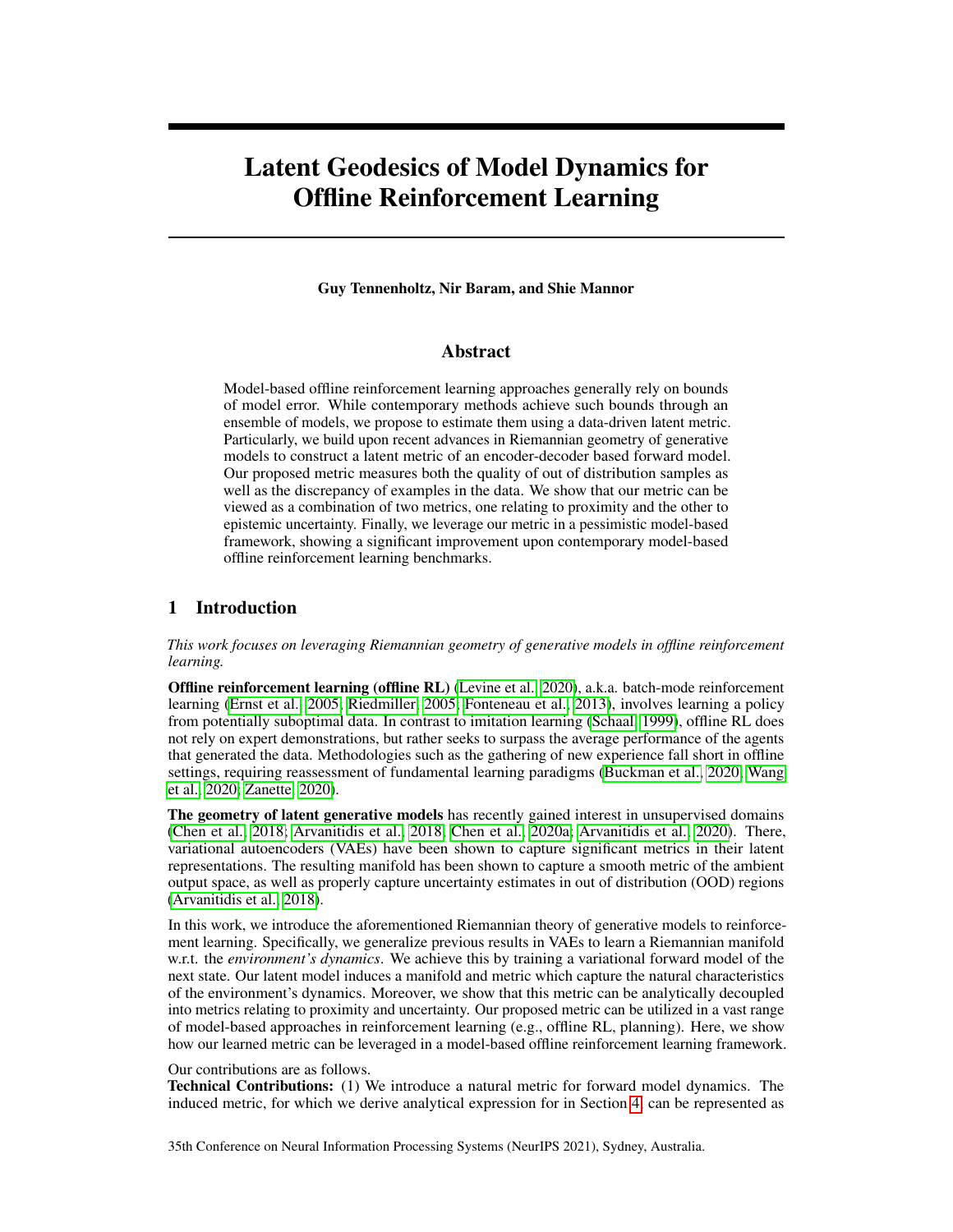|                    |      | Hopper |            |      | Walker <sub>2d</sub> |            |        | Halfcheetah |            |
|--------------------|------|--------|------------|------|----------------------|------------|--------|-------------|------------|
| Method             | Rand | Med    | Med-Expert | Rand | Med                  | Med-Expert | Rand   | Med         | Med-Expert |
| Data Score         | 299  | 1021   | 1849       |      | 498                  | 1062       | $-303$ | 3945        | 8059       |
| <b>GELATO</b>      | 685  | 1676   | 574        | 412  | 1269                 | 1515       | 116    | 5168        | 6449       |
| GELATO-unc         | 481  | 1158   | 879        | 290  | 487                  | 1473       | 23     | 3034        | 7130       |
| <b>GELATO-prox</b> | 240  | 480    | 920        | 158  | 571                  | 1596       | $-28$  | 3300        | 7412       |
| <b>MOPO</b>        | 677  | 1202   | 1063       | 396  | 518                  | 1296       | 4114   | 4974        | 7594       |
| <b>MBPO</b>        | 444  | 457    | 2105       | 251  | 370                  | 222        | 3527   | 3228        | 907        |
| <b>SAC</b>         | 664  | 325    | 1850       | 120  | 27                   | $-2$       | 3502   | $-839$      | $-78$      |
| Imitation          | 615  | 1234   | 3907       | 47   | 193                  | 329        | $-41$  | 4201        | 4164       |

Table 1: Performance of GELATO and its variants in comparison to contemporary model-based methods on D4RL datasets. Scores correspond to the return, averaged over 5 seeds (standard deviation removed due to space constraints and is given in the appendix). Results for MOPO, MBPO, SAC, and imitation are taken from Yu et al. (2020). Mean score of dataset added for reference. Bold scores show an improved score w.r.t other methods.

variant of Soft Learning, as proposed by Yu et al. (2020) as our RL algorithm, trained for 1M steps. Each experiment was run on a single GPU, RTX 2080 (see Appendix for more details).

Proximity vs. Uncertainty. To test GELATO we constructed two variants, trading off proximity and uncertainty through our latent-induced metric. Particularly, we denote by TO-UNC and GELATO-PROX variants which implement the skewed metric (see Equation  $(4)$ ), with  $= 0:1$ and  $_{\text{prox}}$  = 0:9, respectively. We compared GELATO and its variants to contemporary model-based ofine RL approaches; namely, MOPO (Yu et al., 2020) and MBPO (Janner et al., 2019), as well as the standard baselines of SAC (Haarnoja et al., 2018) and imitation (behavioral cloning).

Results for all of the tested domains are shown in Table 1. For the non-skewed version of GELATO (i.e.,  $_{\text{prox}}$  = 0:5) we found performance increase on most domains, and most signi cantly in the medium domain, i.e., partially trained agent. We believe this to be due to the inherent nature of our metric to take into account both proximity and uncertainty, allowing the agent to leverage proximity to the data in areas of high uncertainty. Since the medium dataset contained average behavior, mixing proximity bene-ted the agent's overall performance.

In most of the tested datasets we found an increase in performance for at least one of the GELATO variants. The med-expert datasets showed better performance for the proximity-oriented metric. These suggest exibility of our metric to increase performance when the quality of the dataset is known, a reasonable assumption in many domains. Moreoever, the non-skewed version of GELATO, showed consistency over all datasets, favorably leveraging the strengths of proximity and uncertainty.

## 6.3 RBF Networks.

A question arises as to how to represe $p(z)$ . In general, neural networks may result in a poor measure of uncertainty, due to uncontrolled extrapolations of the neural network to arbitrary regions of the latent space, i.e., areas of little data. However, Arvanitidis et al. (2017) showed that the inverse variance (z) = ( $2$ (z))  $1$  with a positive Radial Basis Function (RBF) network achieves a reliable uncertainty estimate, with well-behaved extrapolations in latent space. Formally the RBF network is de ned by  $(z) =$  $\frac{p}{(z)})$  where  $(z) = W^{T}(z)$ ;  $i(z) = exp \frac{1}{2}i kz$   $c_{i}k_{2}^{2}$ ; W are the positive learned weights of the network, the bandwith, and the centers trained usingmeans over the learned latent representations of the of ine data.

We tested GELATO on D4RL Mujoco benchmarks with an RBF decoder network. Speci cally, we followed a similar training procedure with two training phases. In the rst training phase we trained our variational model with a calibrated decoder as before. In the second training phase we used k-means to cluster our dataset to 8clusters, after which an RBF network was trained for a second phase of50000iterations.

|               |        |    |          | Hopper |            |    |
|---------------|--------|----|----------|--------|------------|----|
| Method        | Random |    | Medium   |        | Med-Expert |    |
| <b>GELATO</b> | 685    | 15 | 1676 223 |        | 574        | 16 |
| GELATO-RBF    | 613    | 24 | 1700     | 319    | 498        | 55 |

Table 2: Performance of GELATO using an RBF decoder compared to standard decoder.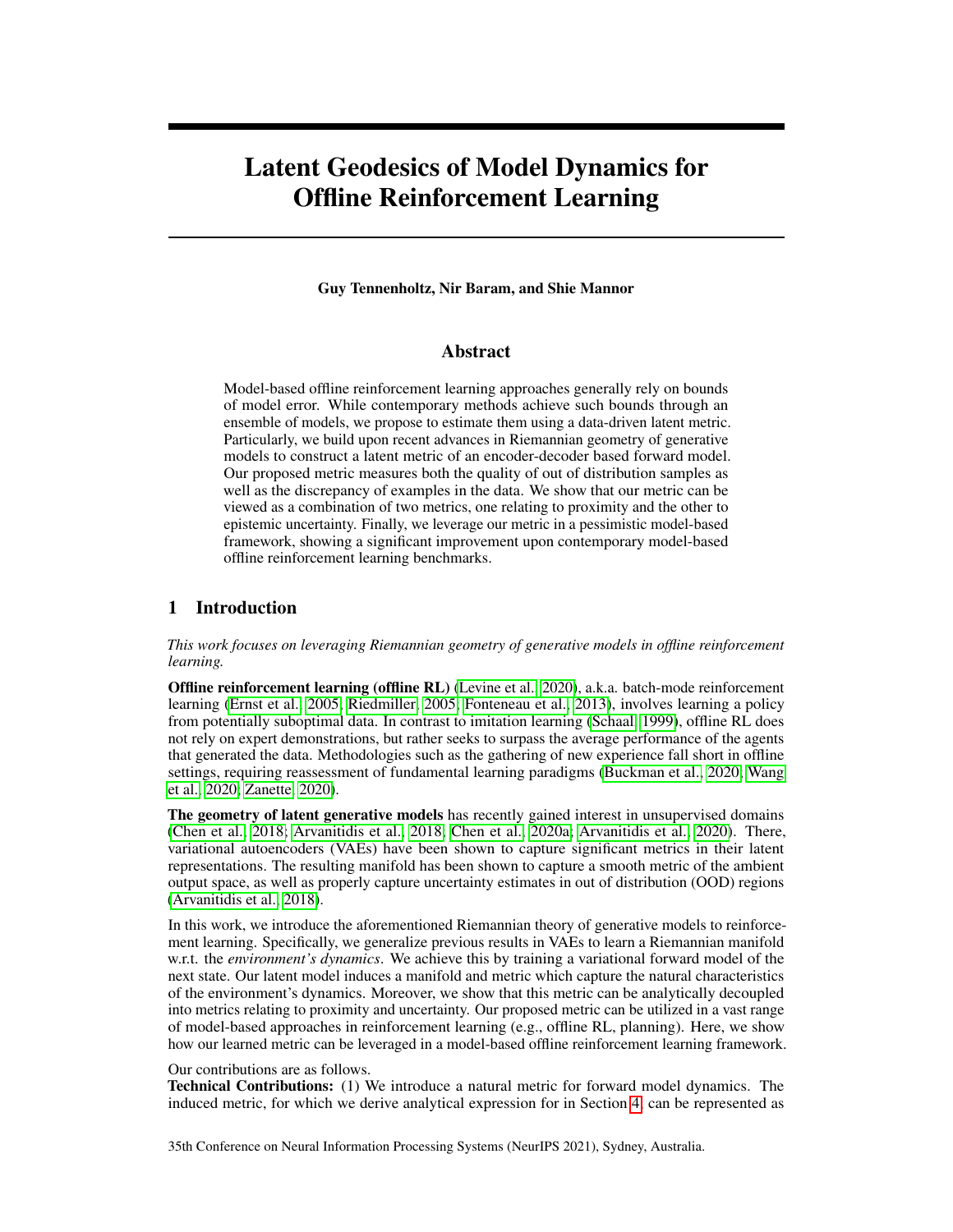Results for GELATO with RBF decoder networks for the Hopper environment are presented in Table 2. We did not nd signi cant improvement in using RBF networks over decoder variance. We believe this is due to the smoothness in ambient space, allowing for well behaved extrapolations of uncertainty. We conjecture RBF networks may show improved performance on higher dimensional problems (e.g., images), yet we leave this for future work, as these may involve utilizing more involved variational models (Vahdat & Kautz, 2020).

# 7 Related Work

Of ine Reinforcement Learning. The eld of of ine RL has recently received much attention as several algorithmic approaches were able to surpass standard off-policy algorithms. Value-based online algorithms do not perform well under highly off-policy batch data (Fujimoto et al., 2019; Kumar et al., 2019; Fu et al., 2019; Fedus et al., 2020; Agarwal et al., 2020), much due to issues with bootstrapping from out-of-distribution (OOD) samples. These issues become more prominent in the ofine setting, as new samples cannot be acquired.

Several works on ofine RL have shown improved performance on standard continuous control benchmarks (Laroche et al., 2019; Kumar et al., 2019; Fujimoto et al., 2019; Chen et al., 2020b; Swazinna et al., 2020; Kidambi et al., 2020; Yu et al., 2020; Kumar et al., 2020). In this work we were speci-cally interested in model-based approaches (Yu et al., 2020; Kidambi et al., 2020), in which the agent is incentivized to remain close to areas of low uncertainty. Our work focused on controlling uncertainty estimation in high dimensional environments. Our methodology utilized recent success on the geometry of deep generative models (Arvanitidis et al., 2018, 2020), proposing an alternative approach to uncertainty estimation.

Representation Learning. Representation learning seeks to nd an appropriate representation of data for performing a machine-learning task (Goodfellow et al., 2016). Variational Auto Encoders (Kingma & Welling, 2013; Rezende et al., 2014) have been a popular representation learning technique, particularly in unsupervised learning regimes (Kingma et al., 2014; Sønderby et al., 2016; Chen et al., 2016; Van Den Oord et al., 2017; Hsu et al., 2017; Serban et al., 2017; Engel et al., 2017; Bojanowski et al., 2018; Ding et al., 2020), though also in supervised learning and reinforcement learning (Hausman et al., 2018; Li et al., 2019; Petangoda et al., 2019; Hafner et al., 2019, 2020). Particularly, variational models have been shown able to derive successful behaviors in high dimensional benchmarks (Hafner et al., 2020).

Various representation techniques in reinforcement learning have also proposed to disentangle representation of both states (Engel & Mannor, 2001; Littman & Sutton, 2002; Stooke et al., 2020; Zhu et al., 2020), and actions (Tennenholtz & Mannor, 2019; Chandak et al., 2019). These allow for the abstraction of states and actions to signi cantly decrease computation requirements, by e.g., decreasing the effective dimensionality of the action space (Tennenholtz & Mannor, 2019). Unlike previous work, GELATO is focused on measuring proximity and uncertainty for the purpose of mitigating the OOD problem and enhancing of ine reinforcement learning performance.

# 8 Discussion and Future Work

This work presented a metric for model dynamics and its application to ofine reinforcement learning. While our metric showed supportive evidence of improvement in model-based ofine RL we note that it was signi cantly slower – comparably, 5 times slower than using the decoder's variance for uncertainty estimation. The apparent slowdown in performance was mostly due to computation of the geodesic distance. Improvement in this area may utilize techniques for ef cient geodesic estimation (Chen et al., 2018, 2019).

We conclude by noting possible future applications of our work. In Section 6.1 we demonstrated the inherent geometry our model had captured, its corresponding metric, and geodesics. Still, in this work we focused speci cally on metrics related to the decoded state. In fact, a similar derivation to Theorem 2 could be applied to other modeled statistics, e.g., Q-values, rewards, future actions, and more. Each distinct statistic would induce its own unique metric w.r.t. its respective probability measure. Particularly, this concept may bene t a vast array of applications in continuous or large state and action spaces.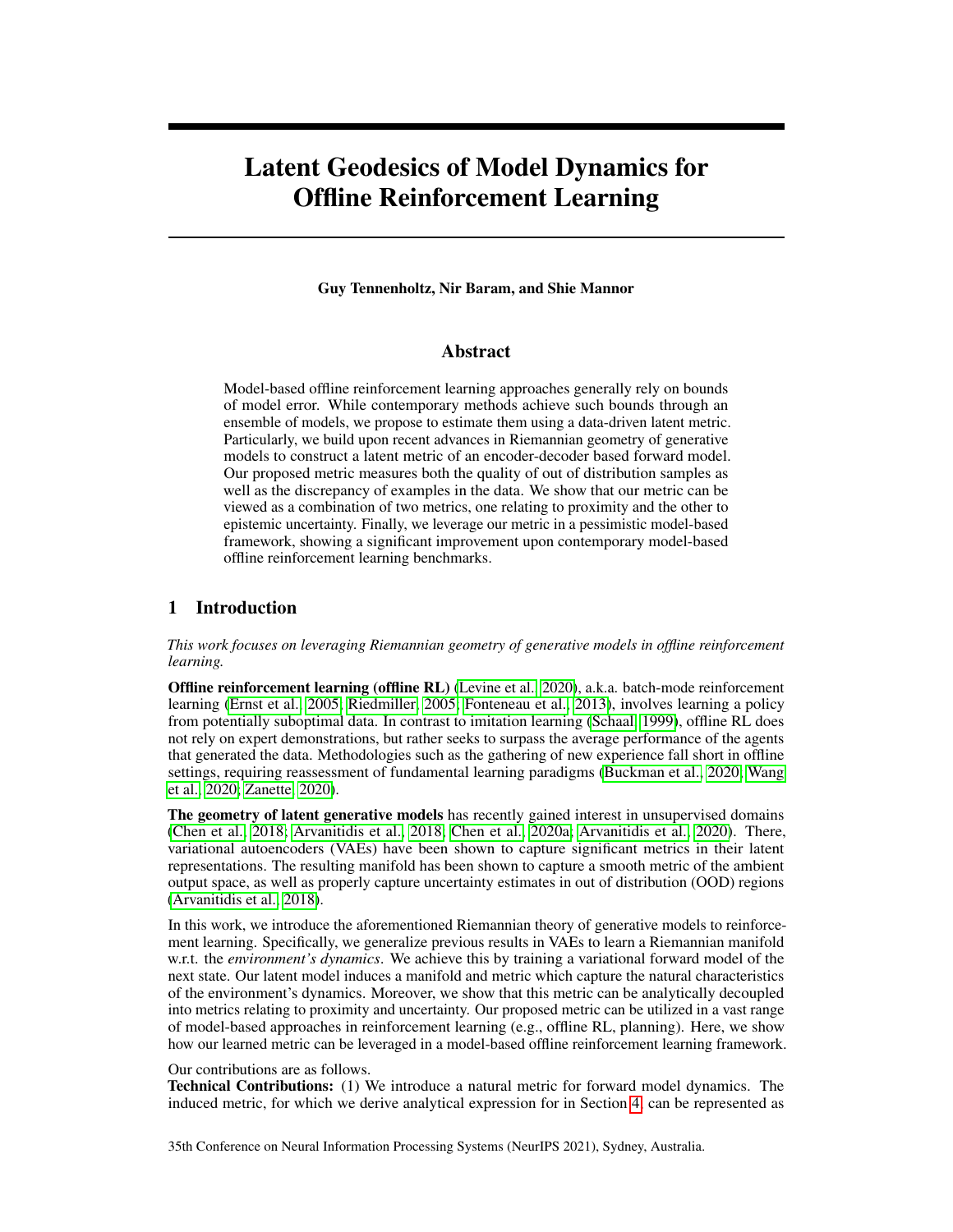## References

- Agarwal, R., Schuurmans, D., and Norouzi, M. An optimistic perspective on ofine reinforcement learning. InInternational Conference on Machine Learning , 104–114. PMLR, 2020.
- Arvanitidis, G., Hansen, L. K., and Hauberg, S. Maximum likelihood estimation of riemannian metrics from euclidean data. International Conference on Geometric Science of Information 38–46. Springer, 2017.
- Arvanitidis, G., Hansen, L. K., and Hauberg, S. Latent space oddity: On the curvature of deep generative models. Inthernational Conference on Learning Representations, ICLR, 2018 2018.
- Arvanitidis, G., Hauberg, S., and Schölkopf, B. Geometrically enriched latent sparces. preprint arXiv:2008.005652020.
- Bojanowski, P., Joulin, A., Lopez-Pas, D., and Szlam, A. Optimizing the latent space of generative networks. InInternational Conference on Machine Learning 0. 600–609, 2018.
- Buckman, J., Gelada, C., and Bellemare, M. G. The importance of pessimism in xed-dataset policy optimization.arXiv preprint arXiv:2009.0679,92020.
- Carmo, M. P. d.Riemannian geometr Birkhäuser, 1992.
- Chandak, Y., Theocharous, G., Kostas, J., Jordan, S., and Thomas, P. Learning action representations for reinforcement learning. Imternational Conference on Machine Learning p. 941–950, 2019.
- Chen, N., Klushyn, A., Kurle, R., Jiang, X., Bayer, J., and Smagt, P. Metrics for deep generative models. InInternational Conference on Arti cial Intelligence and Statisticep. 1540-1550. PMLR, 2018.
- Chen, N., Ferroni, F., Klushyn, A., Paraschos, A., Bayer, J., and van der Smagt, P. Fast approximate geodesics for deep generative models nibernational Conference on Arti cial Neural Networks pp. 554–566. Springer, 2019.
- Chen, N., Klushyn, A., Ferroni, F., Bayer, J., and van der Smagt, P. Learning at latent manifolds with vaes. 2020a.
- Chen, X., Kingma, D. P., Salimans, T., Duan, Y., Dhariwal, P., Schulman, J., Sutskever, I., and Abbeel, P. Variational lossy autoencoder. Xiv preprint arXiv: 1611.0273, 12016.
- Chen, X., Zhou, Z., Wang, Z., Wang, C., Wu, Y., and Ross, K. Bail: Best-action imitation learning for batch deep reinforcement learningdvances in Neural Information Processing Systems 2020b.
- Ding, Z., Xu, Y., Xu, W., Parmar, G., Yang, Y., Welling, M., and Tu, Z. Guided variational autoencoder for disentanglement learning. Proceedings of the IEEE/CVF Conference on Computer Vision and Pattern Recognitionpp. 7920–7929, 2020.
- Dinh, L., Krueger, D., and Bengio, Y. Nice: Non-linear independent components estimation. preprint arXiv:1410.85162014.
- Engel, J., Hoffman, M., and Roberts, A. Latent constraints: Learning to generate conditionally from unconditional generative models: Xiv preprint arXiv: 1711.0577, 2017.
- Engel, Y. and Mannor, S. Learning embedded maps of markov process betweedings of the Eighteenth International Conference on Machine Learning 138–145, 2001.
- Ernst, D., Geurts, P., and Wehenkel, L. Tree-based batch mode reinforcement learnimal of Machine Learning Researc<sup>6</sup>(Apr): 503-556, 2005.
- Fedus, W., Ramachandran, P., Agarwal, R., Bengio, Y., Larochelle, H., Rowland, M., and Dabney, W. Revisiting fundamentals of experience replay. International Conference on Machine Learning pp. 3061–3071. PMLR, 2020.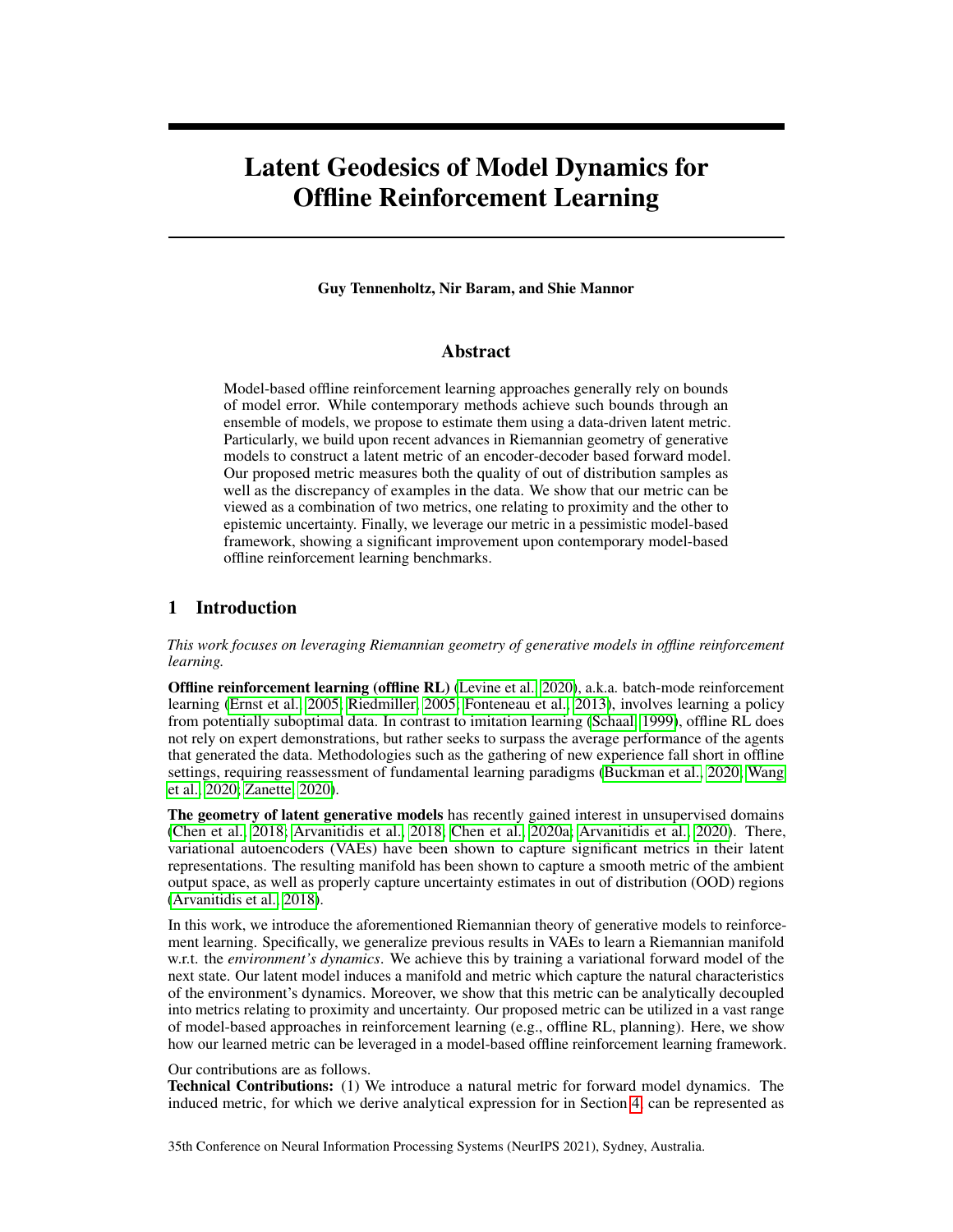- Fonteneau, R., Murphy, S. A., Wehenkel, L., and Ernst, D. Batch mode reinforcement learning based on the synthesis of arti cial trajectories Annals of operations researc 208(1):383-416, 2013.
- Fu, J., Kumar, A., Soh, M., and Levine, S. Diagnosing bottlenecks in deep q-learning algorithms. In International Conference on Machine Learning , 2021–2030, 2019.
- Fu, J., Kumar, A., Nachum, O., Tucker, G., and Levine, S. D4rl: Datasets for deep data-driven reinforcement learningarXiv preprint arXiv:2004.0721, 92020.
- Fujimoto, S., Meger, D., and Precup, D. Off-policy deep reinforcement learning without exploration. In International Conference on Machine Learning . 2052–2062. PMLR, 2019.
- Gal, Y. and Ghahramani, Z. Dropout as a bayesian approximation: Representing model uncertainty in deep learning. International conference on machine learning . 1050–1059, 2016.
- Goodfellow, I., Bengio, Y., Courville, A., and Bengio, Y.Deep learning, volume 1. MIT press Cambridge, 2016.
- Guss, W. H., Houghton, B., Topin, N., Wang, P., Codel, C., Veloso, M., and Salakhutdinov, R. MineRL: A large-scale dataset of Minecraft demonstration wenty-Eighth International Joint Conference on Arti cial Intelligence 2019. URLhttp://minerl.io ...
- Haarnoja, T., Zhou, A., Abbeel, P., and Levine, S. Soft actor-critic: Off-policy maximum entropy deep reinforcement learning with a stochastic actor.International Conference on Machine Learning, pp. 1861–1870. PMLR, 2018.
- Hafner, D., Lillicrap, T., Ba, J., and Norouzi, M. Dream to control: Learning behaviors by latent imagination. InInternational Conference on Learning Representations 9.
- Hafner, D., Lillicrap, T., Norouzi, M., and Ba, J. Mastering atari with discrete world modeliax preprint arXiv:2010.021932020.
- Hausman, K., Springenberg, J. T., Wang, Z., Heess, N., and Riedmiller, M. Learning an embedding space for transferable robot skills. International Conference on Learning Representations 8.
- Hsu, W.-N., Zhang, Y., and Glass, J. Unsupervised learning of disentangled and interpretable representations from sequential dataAb vances in neural information processing systems 1878–1889, 2017.
- Janner, M., Fu, J., Zhang, M., and Levine, S. When to trust your model: Model-based policy optimization.arXiv preprint arXiv:1906.0825,32019.
- Jin, Y., Yang, Z., and Wang, Z. Is pessimism provably ef cient for of ine rlarXiv preprint arXiv:2012.150852020.
- Johnson, J., Douze, M., and Jégou, H. Billion-scale similarity search with  $\text{df}_E$ E Transactions on Big Data, 2019.
- Kalatzis, D., Eklund, D., Arvanitidis, G., and Hauberg, S. Variational autoencoders with riemannian brownian motion priors. InProceedings of the 37th International Conference on Machine Learning (ICML). PMLR, 2020.
- Kidambi, R., Rajeswaran, A., Netrapalli, P., and Joachims, T. Morel: Model-based ofine reinforcement learning arXiv preprint arXiv: 2005.0595,12020.
- Kingma, D. P. and Ba, J. Adam: A method for stochastic optimizationarXiv preprint arXiv:1412.69802014.
- Kingma, D. P. and Welling, M. Auto-encoding variational bayarsXiv preprint arXiv:1312.6114 2013.
- Kingma, D. P., Mohamed, S., Jimenez Rezende, D., and Welling, M. Semi-supervised learning with deep generative modelAdvances in neural information processing systems 3581-3589, 2014.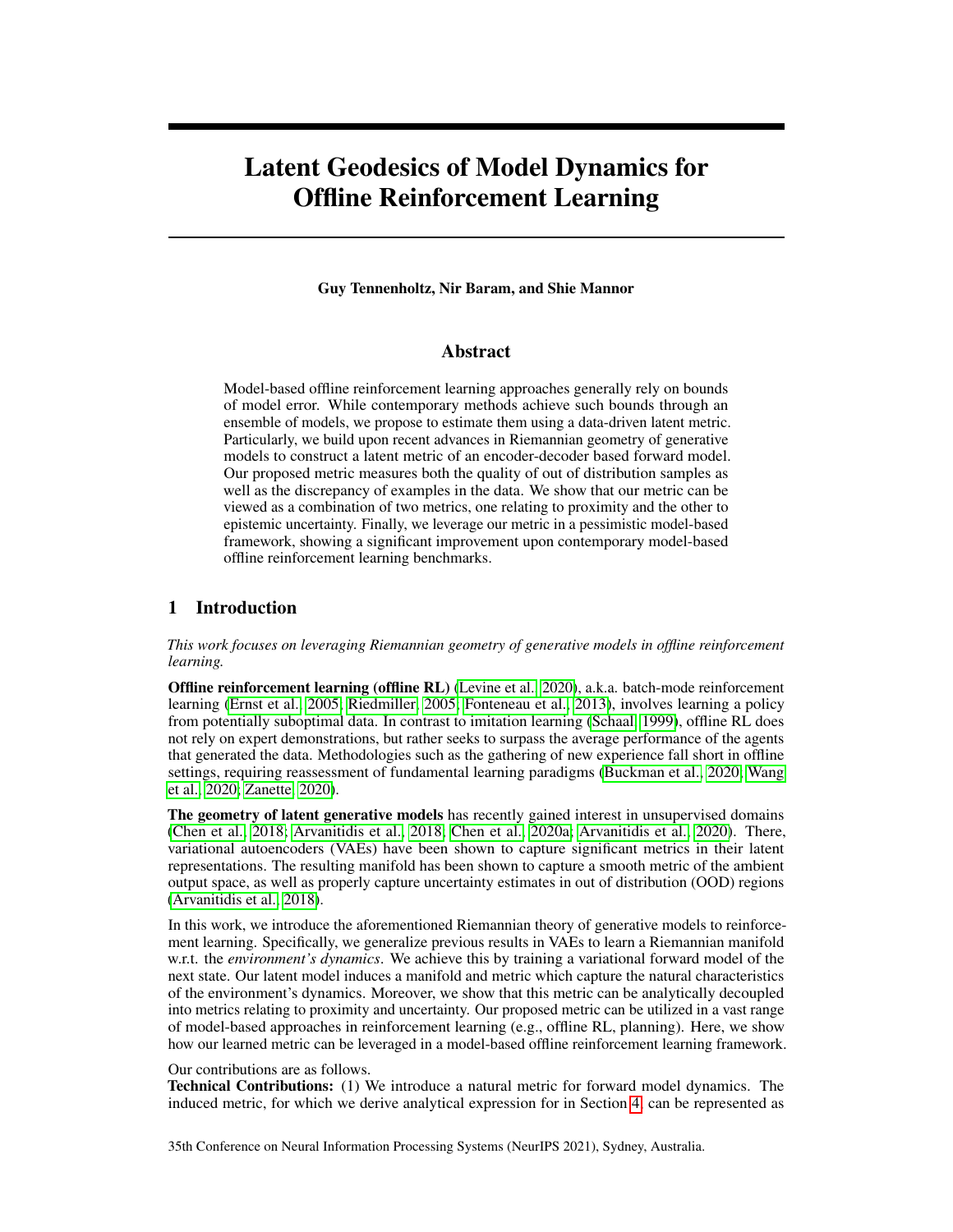- Klushyn, A., Chen, N., Kurle, R., Cseke, B., and van der Smagt, P. Learning hierarchical priors in vaes. InAdvances in Neural Information Processing Systems 2870–2879, 2019.
- Kumar, A., Fu, J., Soh, M., Tucker, G., and Levine, S. Stabilizing off-policy q-learning via bootstrapping error reduction. InAdvances in Neural Information Processing Systemps 11784–11794, 2019.
- Kumar, A., Zhou, A., Tucker, G., and Levine, S. Conservative q-learning for of ine reinforcement learning.arXiv preprint arXiv: 2006.0477, 92020.
- Laroche, R., Trichelair, P., and Des Combes, R. T. Safe policy improvement with baseline bootstrapping. In International Conference on Machine Learning . 3652–3661. PMLR, 2019.
- Levine, S., Kumar, A., Tucker, G., and Fu, J. Of ine reinforcement learning: Tutorial, review, and perspectives on open problem axxiv preprint arXiv:2005.0164, 2020.
- Li, M., Wu, L., Jun, W., and Ammar, H. B. Multi-view reinforcement learning Advances in neural information processing systempp. 1420–1431, 2019.
- Littman, M. L. and Sutton, R. S. Predictive representations of stated wances in neural information processing systemsp. 1555–1561, 2002.
- Petangoda, J. C., Pascual-Diaz, S., Adam, V., Vrancx, P., and Grau-Moya, J. Disentangled skill embeddings for reinforcement learning. Xiv preprint arXiv:1906.092232019.
- Rezende, D. J., Mohamed, S., and Wierstra, D. Stochastic backpropagation and approximate inference in deep generative modelarXiv preprint arXiv:1401.40822014.
- Riedmiller, M. Neural tted q iteration- rst experiences with a data ef cient neural reinforcement learning method. InEuropean Conference on Machine Learning. 317–328. Springer, 2005.
- Rybkin, O., Daniilidis, K., and Levine, S. Simple and effective vae training with calibrated decoders. arXiv preprint arXiv: 2006.1320, 2020.
- Schaal, S. Is imitation learning the route to humanoid robots and in cognitive science 3(6): 233–242, 1999.
- Senge, R., Bösner, S., Dembázki, K., Haasenritter, J., Hirsch, O., Donner-Banzhoff, N., and Hüllermeier, E. Reliable classi cation: Learning classi ers that distinguish aleatoric and epistemic uncertainty.Information Science 255:16-29, 2014.
- Serban, I., Sordoni, A., Lowe, R., Charlin, L., Pineau, J., Courville, A., and Bengio, Y. A hierarchical latent variable encoder-decoder model for generating dialogue Brotreedings of the AAAI Conference on Arti cial Intelligencevolume 31, 2017.
- Sønderby, C. K., Raiko, T., Maaløe, L., Sønderby, S. K., and Winther, O. Ladder variational autoencoders. IAdvances in neural information processing systems 3738–3746, 2016.
- Stooke, A., Lee, K., Abbeel, P., and Laskin, M. Decoupling representation learning from reinforcement learning arXiv preprint arXiv: 2009.0831, 92020.
- Sutton, R. S., Barto, A. G., et alletroduction to reinforcement learning olume 135. MIT press Cambridge, 1998.
- Swazinna, P., Udluft, S., and Runkler, T. Overcoming model bias for robust ofine deep reinforcement learning.arXiv preprint arXiv:2008.0553,32020.
- Tennenholtz, G. and Mannor, S. The natural language of actionatel mational Conference on Machine Learningpp. 6196–6205, 2019.
- Todorov, E., Erez, T., and Tassa, Y. Mujoco: A physics engine for model-based cont&012n IEEE/RSJ International Conference on Intelligent Robots and System\$026–5033. IEEE, 2012.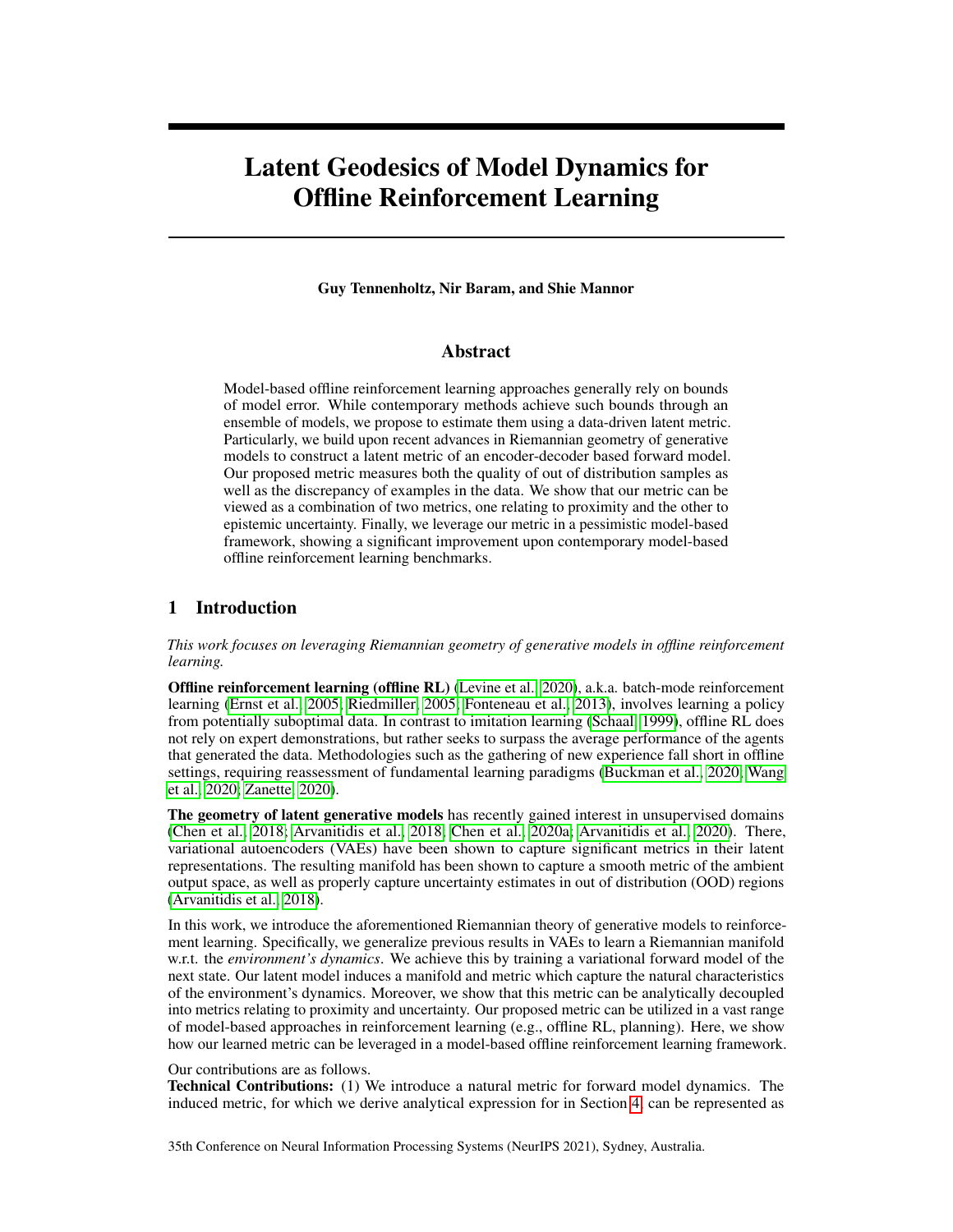- Vahdat, A. and Kautz, J. Nvae: A deep hierarchical variational autoencoat exiv preprint arXiv:2007.038982020.
- Van Den Oord, A., Vinyals, O., et al. Neural discrete representation learning dances in Neural Information Processing Systempp. 6306–6315, 2017.
- Wang, R., Foster, D. P., and Kakade, S. M. What are the statistical limits of ofine rl with linear function approximation arXiv preprint arXiv:2010.118952020.
- Yu, T., Thomas, G., Yu, L., Ermon, S., Zou, J., Levine, S., Finn, C., and Ma, T. Mopo: Model-based of ine policy optimization. arXiv preprint arXiv:2005.132392020.
- Zanette, A. Exponential lower bounds for batch reinforcement learning: Batch rl can be exponentially harder than online rlarXiv preprint arXiv:2012.0800, 52020.
- Zhu, J., Xia, Y., Wu, L., Deng, J., Zhou, W., Qin, T., and Li, H. Masked contrastive representation learning for reinforcement learning. Xiv preprint arXiv: 2010.0747, 02020.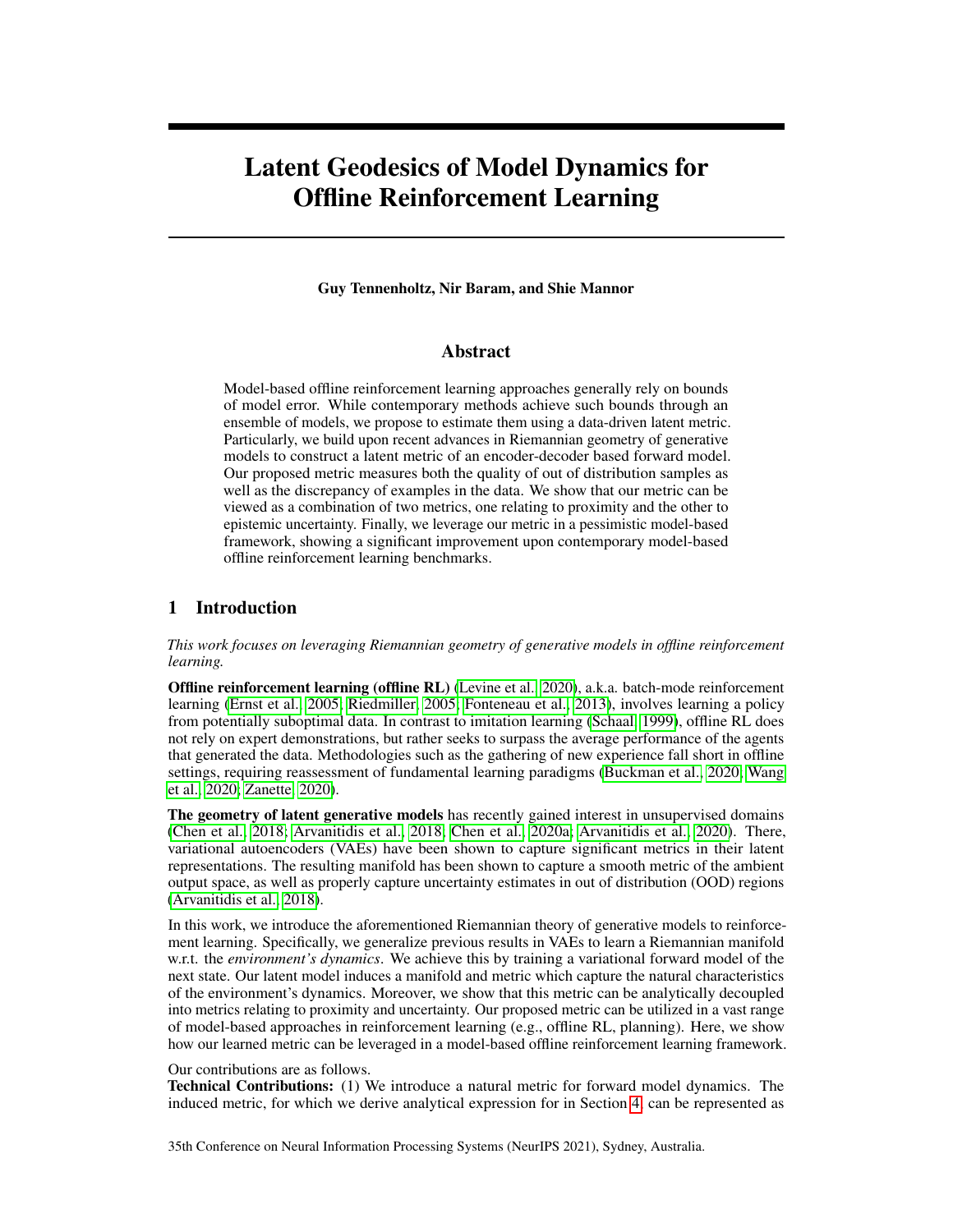# **Checklist**

- 1. For all authors...
	- (a) Do the main claims made in the abstract and introduction accurately reect the paper's contributions and scope? [Yes]
	- (b) Did you describe the limitations of your work? [Yes] computational limitation (discussion section).
	- (c) Did you discuss any potential negative societal impacts of your work? [Yes] broader impact in introduction section
	- (d) Have you read the ethics review guidelines and ensured that your paper conforms to them? [Yes]
- 2. If you are including theoretical results...
	- (a) Did you state the full set of assumptions of all theoretical results? [Yes]
	- (b) Did you include complete proofs of all theoretical results? [Yes]
- 3. If you ran experiments...
	- (a) Did you include the code, data, and instructions needed to reproduce the main experimental results (either in the supplemental material or as a URL)? [Yes]
	- (b) Did you specify all the training details (e.g., data splits, hyperparameters, how they were chosen)? [Yes]
	- (c) Did you report error bars (e.g., with respect to the random seed after running experiments multiple times)? [Yes] standard deviation in Table 1
	- (d) Did you include the total amount of compute and the type of resources used (e.g., type of GPUs, internal cluster, or cloud provider)? [Yes]
- 4. If you are using existing assets (e.g., code, data, models) or curating/releasing new assets...
	- (a) If your work uses existing assets, did you cite the creators? [Yes]
	- (b) Did you mention the license of the assets? [Yes]
	- (c) Did you include any new assets either in the supplemental material or as a URL? [Yes]
	- (d) Did you discuss whether and how consent was obtained from people whose data you're using/curating? [No] FAISS is under MIT license. Our usage of D4RL dataset does not require consent according to CC BY 4.0 license.
	- (e) Did you discuss whether the data you are using/curating contains personally identi able information or offensive content? [No] Data is of standard Mujoco benchmarks
- 5. If you used crowdsourcing or conducted research with human subjects...
	- (a) Did you include the full text of instructions given to participants and screenshots, if applicable? [N/A]
	- (b) Did you describe any potential participant risks, with links to Institutional Review Board (IRB) approvals, if applicable? [N/A]
	- (c) Did you include the estimated hourly wage paid to participants and the total amount spent on participant compensation? [N/A]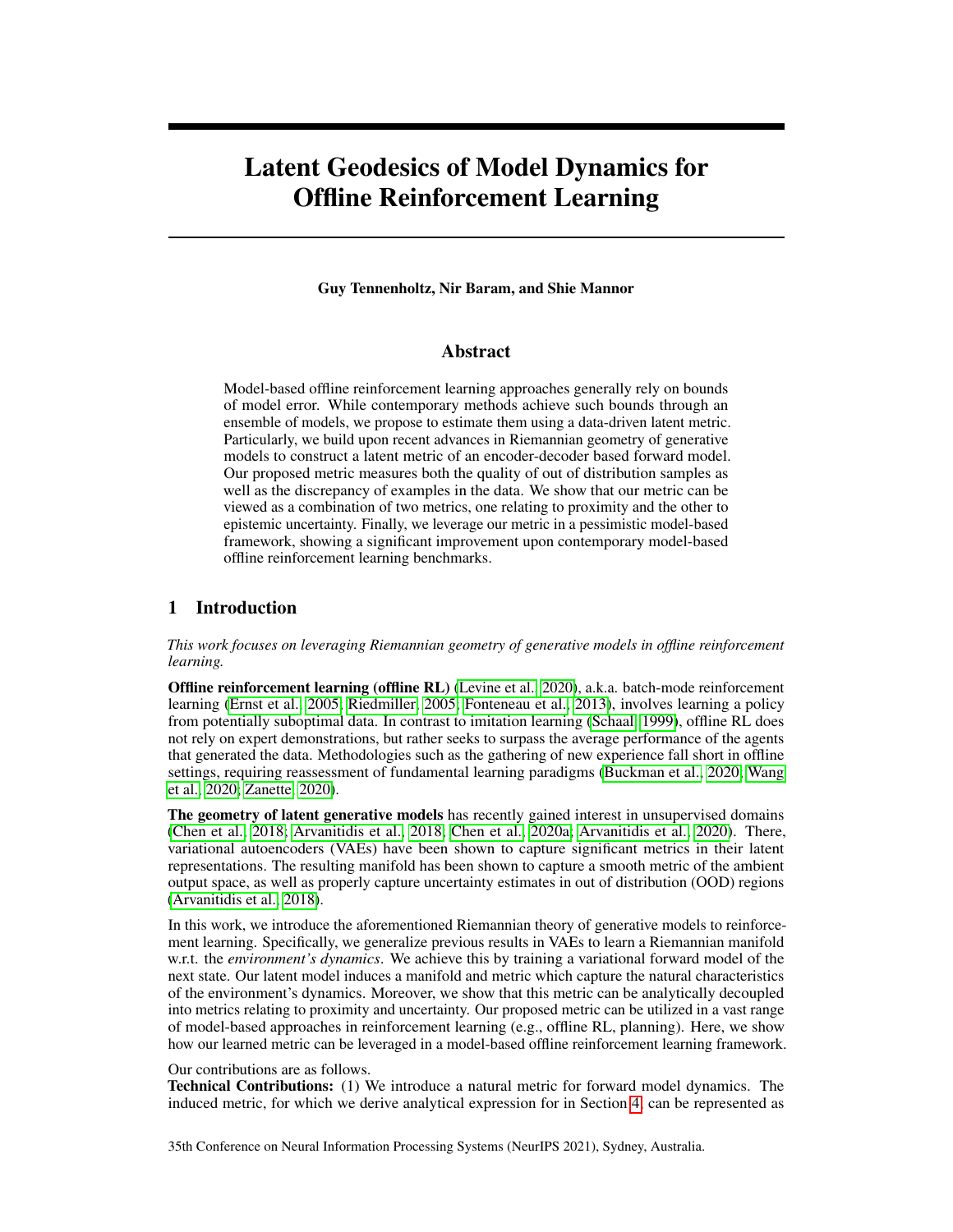|                    |            | Hopper      |              |                 | Walker <sub>2d</sub> |              |              | Halfcheetah |              |
|--------------------|------------|-------------|--------------|-----------------|----------------------|--------------|--------------|-------------|--------------|
| Method             | Random     | Medium      | Med-Expert   | Random          | Medium               | Med-Expert   | Random       | Medium      | Med-Expert   |
| Data Score         | 299<br>200 | 314<br>1021 | 1560<br>1849 | 6               | 807<br>498           | 1062<br>1576 | $-303$<br>79 | 494<br>3945 | 4204<br>8059 |
| <b>GELATO</b>      | 685        | 223         | 574          | 85              | 1269                 | 379          | 116          | 5168        | 2790         |
|                    | 15         | 1676        | 16           | 412             | 549                  | 1515         | 43           | 849         | 6449         |
| GELATO-unc         | 481        | 1158        | 879          | 290             | 289                  | 389          | 23           | 3034        | 3780         |
|                    | 29         | 423         | 153          | 79              | 487                  | 1473         | 35           | 585         | 7130         |
| <b>GELATO-prox</b> | 240        | 480         | 249          | $\overline{35}$ | 571                  | 1596         | -28          | 3300        | 3166         |
|                    | 22         | 15          | 920          | 158             | 326                  | 416          | 31           | 613         | 7412         |
| <b>MOPO</b>        | 677        | 1202        | 193          | 396             | 560                  | 374          | 4114         | 4974        | 4741         |
|                    | 13         | 400         | 1063         | 76              | 518                  | 1296         | 312          | 200         | 7594         |
| <b>MBPO</b>        | 193        | 457         | 2105         | 251             | 370                  | 222          | 3527         | 2832        | 1185         |
|                    | 444        | 106         | 1113         | 235             | 221                  | 99           | 487          | 3228        | 907          |
| <b>SAC</b>         | 664        | 325         | 1850         | 120             | 27                   | $-2$         | 3502         | -839        | -78          |
| Imitation          | 615        | 1234        | 3907         | 47              | 193                  | 329          | $-41$        | 4201        | 4164         |

Table 3: Results of GELATO as presented in Table 1 with added std for each run, averaged over 5 seeds.

Figure 4: A graphical representation of our latent variable mode). The states is embedded via the state embedding function (i.e., approximate posterior) q(js). (b) The action and embedded state pass through an invertible embedding function to produce the state-action embedding . (c,d) The state-action embedding is passed through a reward predictor and latent forward modelP ( $jE_{z;a}$  ) andz<sup>0</sup> P( $jz; a$ ), respectively. (e) The next latent state is decoded back to observation space to generate P( $jz^0$ ). (f) Finally, during training, the target stats<sup>p</sup> is embedded and compared to the KL-divergence term in Equation (7)), preserving the consistency of the latent space

# Appendix

## 9 Variational Latent Model

We begin by describing our variational forward model. The model, based on an encoder, latent forward function, and decoder framework assumes the underlying dynamics and reward are governed by a state-embedded latent space  $R^{d_Z}$  . The probability of a trajectory = (s<sub>0</sub>; a<sub>0</sub>; r<sub>0</sub>; : : : ; s<sub>h</sub> ; a<sub>n</sub> ; r<sub>h</sub>) is given by

$$
P( ) = \sum_{z_0, \ldots, z_{n}} P(z_0) \sum_{i=0}^{n} P(s_i \mid z_i) \left( a_i \mid s_i \right) P(r_i \mid E_{z_i \mid a_i}) \sum_{j=1}^{n} P(z_j \mid E_{z_{j-1} \mid a_{j-1}}) dz_0 \ldots dz_h; \quad (6)
$$

where $E : Z \land Z$ !  $E \land R$  $d_E$  is a deterministic, invertible embedding function which maps pairs (z; a) to a state-action-embedded latent space  $E_{z; a}$  is thus a suf cient statistic of z; a). The proposed graphical model is depicted in Figure 4. We note that an extension to the partially observable setting replace $s_t$  with  $h_t = (s_0; a_0; \dots; s_t)$ , a suf cient statistic of the unknown state.

Maximizing the log-likelihoodog  $P( )$  is hard due to intractability of the integral in Equation (6). We therefore introduce the approximate poster (aris) and maximize the evidence lower bound.

To clear notations we de n $E_{z_{-1};a_{-1}}$  = 0, so that we can rewrite the above expression as

$$
P\left(s_{0};a_{0};r_{0};\ldots;s_{h};a_{h};r_{h}\right)=\sum_{z_{0};\ldots;z_{h}}\underset{i=0}{\uparrow}P\left(s_{i}\,jz_{i}\right)\,\,\left(a_{i}\,j s_{i}\right)P\left(r_{i}\,jE_{z_{i}\,;a_{i}}\right)P\left(z_{j}\,jE_{z_{-1};a_{-1}}\right)
$$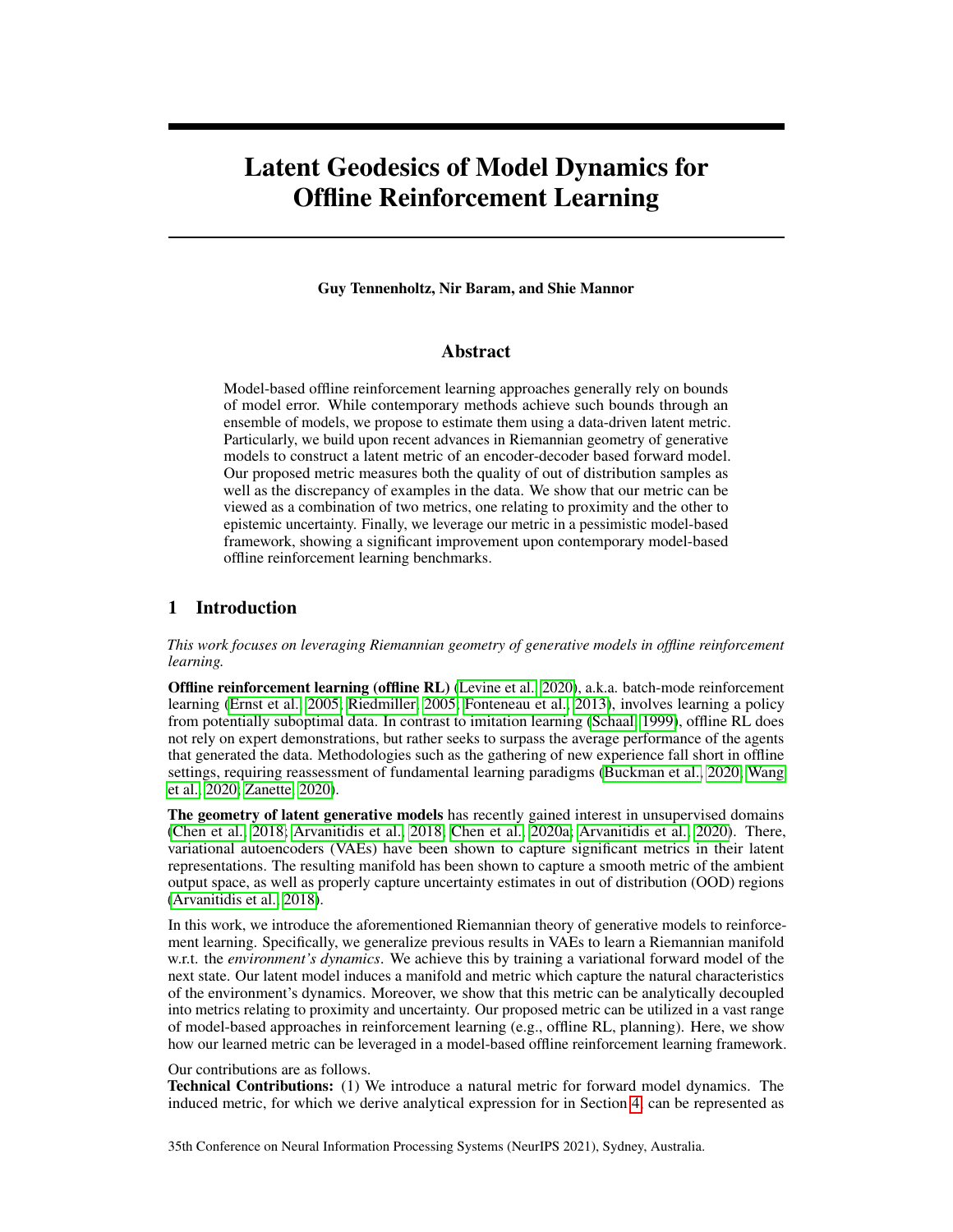Introducingq(z<sub>i</sub> js<sub>i</sub>) we can write

$$
\begin{array}{llll} & \mathsf{Z} & \text{Yh} & \underbrace{q(z_{i})s_{i}}_{z_{0};...,z_{h}} \xrightarrow[i=0]{} & \mathsf{P}(s_{i}|z_{i}) & (a_{i}|s_{i})\mathsf{P}(r_{i}|E_{z_{i};a_{i}})\mathsf{P}(z_{j}|E_{z_{i};a_{i}}) \\ & \mathsf{Z} & \text{Yh} & \text{A} & \text{A} & \text{B} \\ & & \mathsf{Q}(z_{i}|s_{i}) & \mathsf{Xh} & \text{B} & \text{B} & \text{B} & \text{B} & \text{B} & \text{B} \\ & & \mathsf{Q}(z_{i}|s_{i}) & \mathsf{Q}(z_{i}|s_{i}) & (a_{i}|s_{i})\mathsf{P}(r_{i}|E_{z_{i};a_{i}})\mathsf{P}(z_{j}|E_{z_{i};a_{i}}) \\ & & \mathsf{Xh} & \text{B} & \text{C} \\ & & \mathsf{Xh} & \text{B} & \text{C} \\ & & \mathsf{Xh} & \text{B} & \text{C} \\ & & \mathsf{Xh} & \text{B} & \text{C} \\ & & \mathsf{Xh} & \text{B} & \text{C} \\ & & \mathsf{Xh} & \text{B} & \text{C} \\ & & \mathsf{Xh} & \text{B} & \text{C} \\ & & \mathsf{Xh} & \text{B} & \text{C} \\ & & \mathsf{Xh} & \text{C} & \text{A} & \text{B} & \text{B} \\ & & \mathsf{Xh} & \text{B} & \text{C} \\ & & \mathsf{Xh} & \text{B} & \text{C} \\ & & \mathsf{Xh} & \text{B} & \text{C} \\ & & \mathsf{Xh} & \text{B} & \text{C} \\ & & \mathsf{Xh} & \text{B} & \text{C} \\ & & \mathsf{Xh} & \text{C} & \text{A} & \text{B} & \text{A} & \text{B} \\ & & \mathsf{Xh} & \text{B} & \text{B} & \text{B} & \text{B} \\ & & \mathsf{Xh} & \text{B} & \text{B} & \text{B} & \text{B} \\ & & \mathsf{Xh} & \text{B} & \text{B} & \text{B} & \text{B} &
$$

Hence,

$$
x^{h}
$$
\n
$$
E_{z_{i}} \t n_{(z_{i}j s_{i})} \log(P(s_{i} j z_{i}) (a_{i} j s_{i}) P(r_{i} j E_{z_{i}; a_{i}}))
$$
\n
$$
x^{1}
$$
\n
$$
E_{z_{i}} \t n_{(z_{i}j s_{i})} D_{KL} (q(z_{i+1} j s_{i+1}) j j P(z_{i+1} j E_{z_{i}; a_{i}}))
$$
\n
$$
E_{KL} (q(z_{0} j s_{0}) j j P(z_{0})).
$$
\n(7)

The distribution parameters of the approximate posterique is), the likelihoods P(sjz); (ajs); P(rjE<sub>z;a</sub>), and the latent forward mode  $(z^0)E_{z;a}$ ) are represented by neural networks. The invertible embedding functions represented by an invertible neural network, e.g., af ne coupling, commonly used for normalizing ows (Dinh et al., 2014). Though various latent distributions have been proposed (Klushyn et al., 2019; Kalatzis et al., 2020), we found Gaussian parametric distributions to suf ce for all of our model's functions. Particularly, we used two outputs for every distribution, representing the expectatioand variance . All networks were trained end-to-end to maximize the evidence lower bound in Equation (7).

Our latent variable model is designed to capture both the epistemic and aleatoric uncertainty (Senge et al., 2014). The variance output of the decoder captures epistemic uncertainty , while stochasticity of the latent forward mode ( $z^{0}E_{z;a}$ ) captures aleatoric uncertainty. For the purpose of of ine RL, we will focus on the epistemic uncertainty of our model.

We tested the quality of our variational model on datasets of two tasks in Minecraft (Guss et al., 2019); namely, a navigation task (150k examples) and a tree chopping task (250k examples), both generated by human players. The variational model was trained only on the navigation task. We

Figure 5: TSNE projection of latent space for navigation dataset (blue) and tree chopping dataset (red) in Minecraft (Guss et al., 2019). Darker colors correspond to higher decoder variance.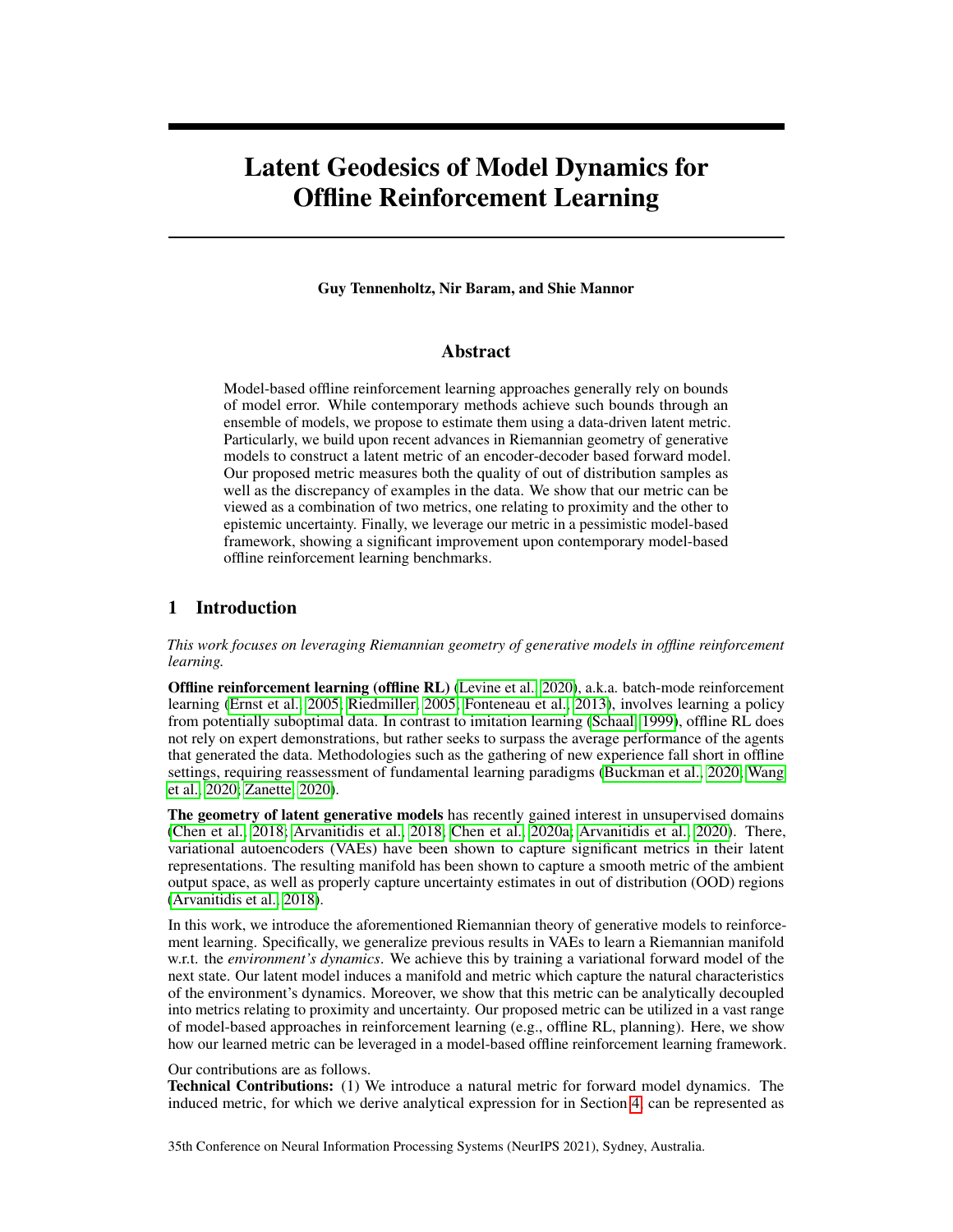

Figure 6: Latent model architecture (does not depict reward MLP).

embedded the data from both datasets using our trained model, and measured the decoder variance for all samples. Figure 5 depicts a TSNE projection of the latent space  $Z$ , coloring in blue the navigation task and in red the tree chopping task. Light colors correspond to low variance (i.e., sharp images), whereas dark colors correspond to large variance (i.e. OOD samples). We found that our variational model was able to properly distinguish between the two tasks, with some overlap due to similarity in state space features. Additionally, we noticed a clear transition in decoding variance as samples farther away from the trained latent data attained larger variance, suggesting our variational model was properly able to distinguish OOD samples.

We refer the reader to the appendix for further analysis and approaches of uncertainty quantification in variational models. In our experiments, we found that the standard decoder variance sufficed for all of the tested domains.

## 10 Specific Implementation Details

As a preprocessing step rewards were normalized to values between  $\begin{bmatrix} 1 \\ 1 \end{bmatrix}$ . We trained our variational model with latent dimensions dim( $Z$ ) = 32 and dim( $E$ ) = dim( $Z$ ) + dim( $A$ ). All domains were trained with the same hyperparameters. Specifically, we used a 2-layer Multi Layer Perceptron (MLP) to encode Z, after which a 2-layer Affine Coupling (AC) (Dinh et al., 2014) was used to encode  $\mathcal{E}$ . We also used a 2-layer MLP for the forward, reward, and decoder models. All layers contained 256 hidden layers.

The latent model was trained in two separate phases for 100k and 50k steps each by stochastic gradient descent and the ADAM optimizer (Kingma & Ba, 2014). First, the model was fully trained using a calibrated Gaussian decoder (Rybkin et al., 2020). Specifically, a maximum-likelihood estimate of the variance was used  $= \text{MSE}( \div \wedge) 2 \text{ arg max} \wedge (\wedge j \div \wedge^2 I)$ . Finally, in the second stage we fit the variance decoder network. We found this process of to greatly improve convergence speed and accuracy, and mitigate posterior collapse. We used a minimum variance of 0:01 for all of our stochastic models.

To further stabilize training we used a momentum encoder. Specifically we updated a target encoder as a slowly moving average of the weights from the learned encoder as

$$
(1) +
$$

Hyperparameters for our variational model are summarized in Table 4. The latent architecture is visualized in Figure 6.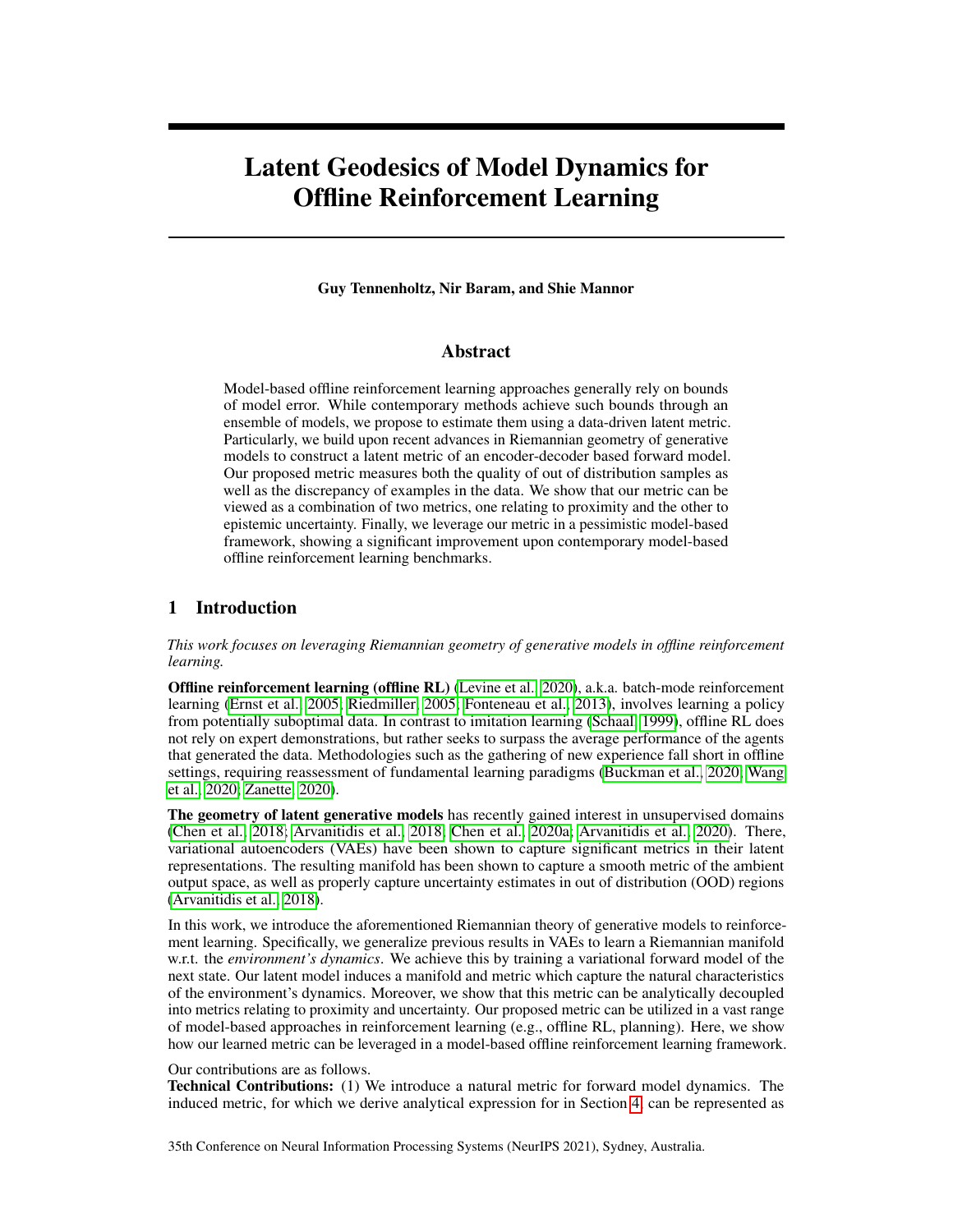| <b>Parameter</b>          | Value         | <b>Parameter</b>              | Value      |
|---------------------------|---------------|-------------------------------|------------|
| dim(Z)                    | 32            | <b>LEARNING RATE</b>          | 1∩ →       |
| dim(E)                    | $32 + dim(A)$ | <b>BATCH SIZE</b>             | 128        |
| <b>ENCODER MLP HIDDEN</b> | 256:256       | <b>TARGET UPDATE</b>          | $\rm 0.01$ |
| <b>FORWARD MLP HIDDEN</b> | 256:256       | <b>TARGET UPDATE INTERVAL</b> |            |
| <b>DECODER MLP HIDDEN</b> | 256:256       | PHASE 1 UPDATES               | 100000     |
| <b>REWARD MLP HIDDEN</b>  | 256:256       | PHASE 2 UPDATES               | 50000      |

Table 4: Hyper parameters for variational model

<span id="page-17-1"></span>

Figure 7: Illustration of geodesic curve optimization in Algorithm [2.](#page-18-0)

#### 10.1 Geodesic Distance Estimation

In order to practically estimate the geodesic distance between two points  $e_1$ ;  $e_2$  2 E we defined a parametric curve in latent space and used gradient descent to minimize the curve's energy<sup>[3](#page-17-0)</sup>. The resulting curve and pullback metric were then used to calculate the geodesic distance by a numerical estimate of the curve length (Equation (4)).

Pseudo code for Geodesic Distance Estimation is shown in Algorithm [2.](#page-18-0) Our curve was modeled as a cubic spline with 8 coefficients. We used SGD (momentum 0:99) to optimize the curve energy over 20 gradient iterations with a grid of 10 points and a learning rate of  $10^{-3}$ . An illustration of the convergence of such a curve is illustrated in Figure [7](#page-17-1)

#### 10.2 RL algorithm

Our learning algorithm is based on the Soft Learning framework proposed in Algorithm 2 of Yu et al. (2020). Pseudo code is shown in Algorithm [3.](#page-18-1) Specifically we used two replay buffers  $R_{\text{model}}$ ;  $R_{\text{data}}$ , where  $jR_{\text{model}} = 50000$  and  $R_{\text{data}}$  contained the full offline dataset. In every epoch an initial state  $s_0$  was sampled from the offline dataset and embedded using our latent model to generate  $z_0 \nvert 2 \nvert Z$ . During rollouts of , embeddings  $E_{z/a}$  2 E were then generated from z and used to (1) sample next latent state  $Z^{\ell}$ , (2) sample estimated rewards r, and (3) compute distances to  $K = 20$  nearest neighbors in embedded the dataset.

We used Algorithm [2](#page-18-0) to compute the geodesic distances, and FAISS (Johnson et al., 2019) for efficient nearest neighbor computation on GPUs. To stabilize learning, we normalized the penalty  $\frac{1}{K}$   $\frac{K}{k-1}$  d<sub>k</sub> according to the maximum penalty, ensuring penalty lies in [0; 1] (recall that the latent reward predictor was trained over normalized rewards in  $[-1,1]$ ). For the non-skewed version of

<span id="page-17-0"></span><sup>3</sup>Other methods for computing the geodesic distance include solving a system of ODEs (Arvanitidis et al., 2018), using graph based geodesics (Chen et al., 2019), or using neural networks (Chen et al., 2018).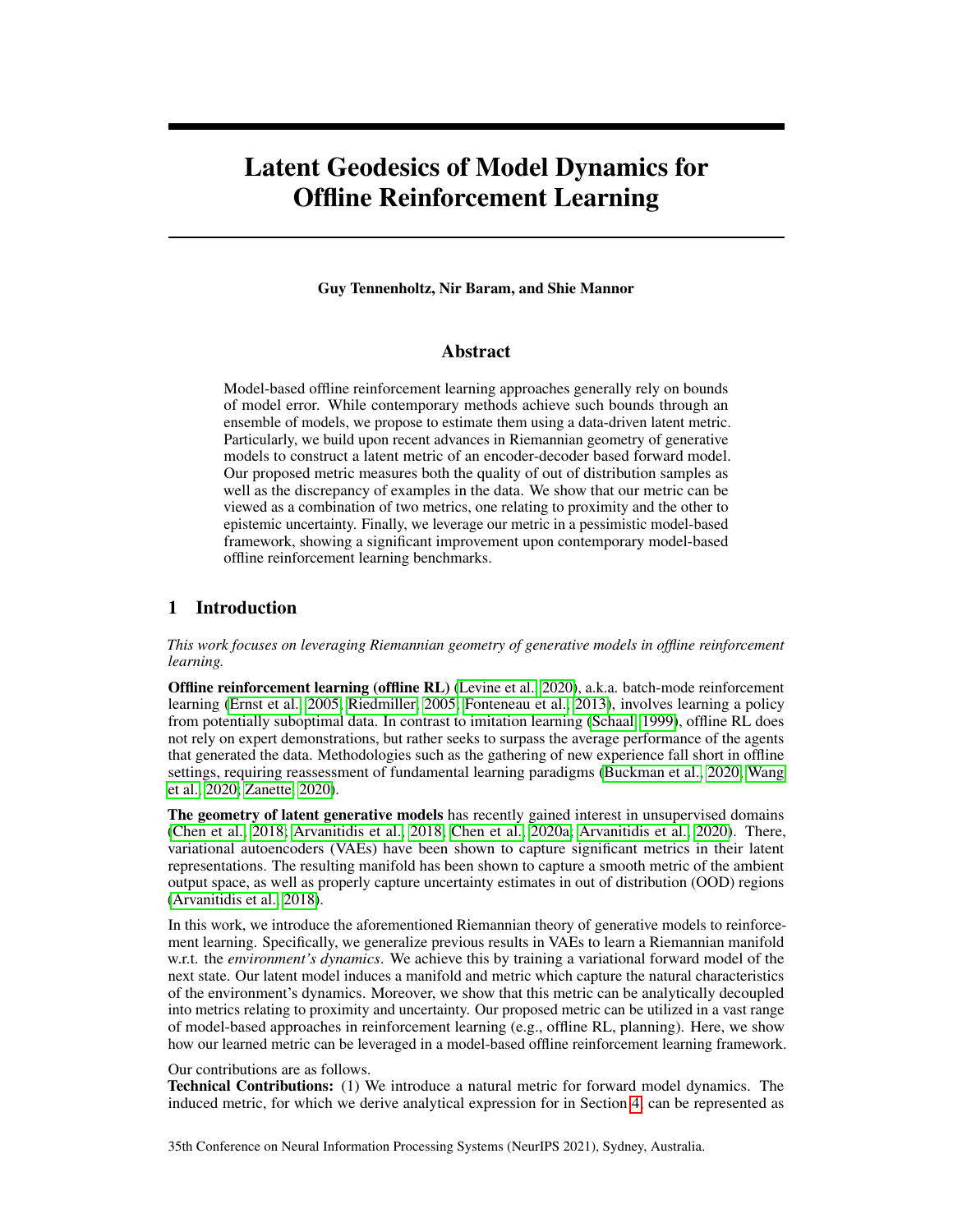<span id="page-18-0"></span>Algorithm 2 Geodesic Distance Estimation

**Input:** forward latent F, decoder D, learning rate, number of iterations T, grid size  $n$ , eval points  $e_0$ ;  $e_1$ **Initialize:** parametric curve :  $(0) = e_0$ ;  $(1) = e_1$ for  $t = 1$  to  $\overline{\phi}$  do L ()  $\begin{bmatrix} n \\ p \neq 1 \end{bmatrix}$   $D\left(\begin{bmatrix} F(\begin{bmatrix} \frac{i}{p} \end{bmatrix}) \end{bmatrix}\right)$   $D\left(\begin{bmatrix} F(\begin{bmatrix} \frac{i-1}{p} \end{bmatrix}) \end{bmatrix}\right)$  $L\left(\begin{array}{cc} \cdot & \uparrow \cdot \\ \cdot & \downarrow \cdot \end{array} \right) = D\left(\begin{array}{cc} F\left(\begin{array}{c} \cdot & \frac{1}{p} \\ \frac{1}{p} \end{array}\right)\right) = D\left(\begin{array}{cc} F\left(\begin{array}{c} \cdot & \frac{1}{p} \\ \frac{1}{p} \end{array}\right)\right) \end{array}\right)$  $L() L() + L()$  $r L()$ end for  $G_{D} F = J_{F}^{T} \overline{G}_{D} J_{F} + J_{F}^{T}$  diag  $\overline{G}_{D} J_{F}$  $8i$ ;  $i \left(\frac{i}{p}\right) \left(\frac{i-1}{p}\right)$  $d(e_0; e_1)$   $\begin{array}{cc} n & e \\ i=1 & \frac{e}{e t} \\ n \end{array}$  $\int_{0}^{T} G_{D} F(\alpha \left(\frac{i}{n}\right)) \frac{\mathcal{Q}}{\mathcal{Q}t}$ i **Return:**  $d(e_0; e_1)$ 

<span id="page-18-1"></span>Algorithm 3 GELATO with Soft Learning

**Input:** Reward penalty coefficient , rollout horizon  $h$ , rollout batch size  $h$ , training epochs  $T$ , number of neighbors  $K$ . Train variational latent forward model on dataset  $D$  by maximizing ELBO (Equation (7)) Construct embedded dataset  $D_{\text{embed}} = f E_i \mathcal{G}_{i=1}^T$  using latent model to initialize KNN. Initialize policy and empty replay buffer  $R_{\text{model}}$ for epoch =  $1$  to  $7$  do for  $i = 1$  to b (in parallel) do Sample state  $s_1$  from  $D$  for the initialization of the rollout and embed using latent model to produce  $Z_1$ . for  $j = 1$  to  $h$  do Sample an action  $a_j$  ( $jz_j$ ). Embed  $(z_j/a_j)$  !  $E_{z_j/a_j}$  using latent model Sample  $z_{j+1}$  from latent forward model  $F(E_{z_j; a_j})$ . Sample  $r_j$  from latent reward model  $R(E_{z_j; a_j})$ . Use Algorithm [2](#page-18-0) to compute K nearest neighbors  $\bigcap_{i=1}^{n} \bigcup_{i=1}^{N(K)}$  $k=1$  and their distances  $fd_k g_{k=1}^N$  to  $E_{z_j; a_j}$ . Compute  $F_j = r_j$   $\frac{1}{K} \int_{k=1}^{K} d_k$ Add sample  $(z_i; a_i; F_i; z_{i+1})$  to  $R_{model}$ . end for end for Drawing samples from  $R_{data}$  [  $R_{model}$ , use SAC to update . end for

GELATO, we used  $= 1$  as our reward penalty coefficient and  $= 2$  for the skewed versions. We used rollout horizon of  $h = 5$ , and did not notice significant performance improvement for different values of h.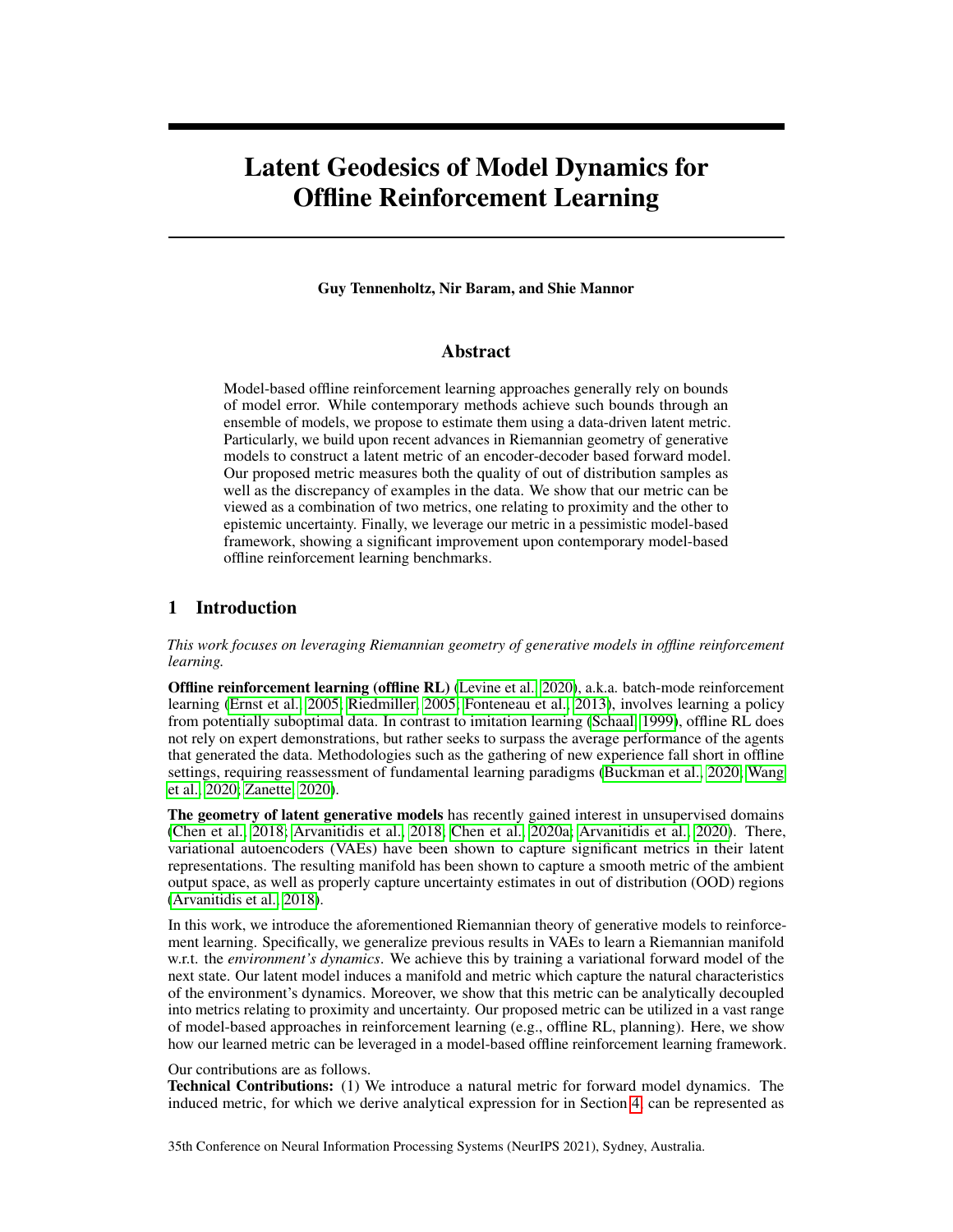## 11 Missing Proofs

#### 11.1 Proof of Proposition 1

For any curve , we have that

$$
\frac{d}{dt} = \int_{0}^{\infty} \frac{df(t)}{dt} dt = \int_{0}^{\infty} \frac{df(t)}{dt} \frac{df(t)}{dt} dt
$$
\n
$$
= \int_{0}^{\infty} \frac{df(t)}{dt} dt = \int_{0}^{\infty} \frac{df(t)}{dt} dt
$$
\n
$$
= \int_{0}^{\infty} \frac{df(t)}{dt} \frac{df(t)}{dt} dt = \int_{0}^{\infty} \frac{df(t)}{dt} \frac{df(t)}{dt} dt
$$
\n
$$
= \int_{0}^{\infty} \frac{df(t)}{dt} \frac{df(t)}{dt} dt
$$
\n
$$
= \int_{0}^{\infty} \frac{df(t)}{dt} \frac{df(t)}{dt} dt
$$

This completes the proof.

#### 11.2 Proof of Theorems 1 and 2

We begin by restating the theorems.

**Theorem 1.** [Arvanitidis et al. (2018)] Assume 
$$
D(jz)
$$
  $\begin{array}{ccc} N( (z); (z)I). \text{ Then} \\ \uparrow & \uparrow \\ E_{D(jz)} \ G_D(z) = E_{D(jz)} \ J_D(z)^T J_D(z) = \begin{array}{ccc} G_{2z} & G_{2z} \\ G_{2z} & G_{2z} \end{array} \end{array}$  (3)

*where*  $G(z) = J^T(z)J(z)$  *and*  $G(z) = J^T(z)J(z)$ *.* 

**Theorem 2.** Assume  $F(jz)$   $\wedge$   $\vee$   $F(z)$ ;  $F(z)$   $\wedge$   $D(jx)$   $\wedge$   $\wedge$   $D(x)$ ;  $D(x)$   $\wedge$   $D(x)$   $\wedge$   $D(x)$   $\wedge$   $D(x)$ *pected pullback metric of the composite function* (D F) *is given by*

$$
E_{P(D|F)} G_{D|F}(z) = J_{F}^{T}(z) G_{D}(z) J_{F}(z) + J_{F}^{T}(z) diag G_{D}(z) J_{F}(z);
$$
  
here,  $G_{D}(z) = E_{X} F(z) J_{D}^{T}(x) J_{D}(x) + J_{D}^{T}(x) J_{D}(x)$ .

Notice that Theorem 1 is a special case of Theorem 2 with  $F$  being the trivial identity function. Additionally, a complete proof of Theorem 1 can be found in Arvanitidis et al. (2018). We turn to prove Theorem 2.

We begin by proving the following auxilary lemma.

 $\overline{22}$ 

<span id="page-19-0"></span>**Lemma 1.** Let  $N(0; I_K)$ ,  $f: \mathbb{R}^d$   $\mathbb{F} \mathbb{R}^K$ ,  $A \supseteq \mathbb{R}^{K}$  K, Denote  $S_i = diag \bigoplus_{\overline{e_{Z_i}}} \frac{ef^2}{eg_{Z_i}}$  $\frac{\varrho f^2}{\varrho_{Z_i}}$ ;  $\ldots$ ;  $\frac{\varrho f^{K}}{\varrho_{Z_i}}$ *for* 1 i d *and*

$$
B = [S_1 ; S_2 ; \dots ; S_d]_{K-d}
$$

*Then*  $E$   $B^TAB = J_f^Tdiag(A)J_f$ .

*Proof.* We have that

 $where$ 

$$
E BTAB = E \begin{bmatrix} 22 & 7 & 3 & 3 \\ 66 & 7 & 57 & 7 \\ 88 & 7 & 7 & 7 \\ 1 & 5 & 7 & 7 \\ 1 & 5 & 7 & 7 \\ 1 & 5 & 7 & 7 \\ 1 & 5 & 7 & 7 \\ 2 & 1 & 5 & 7 \\ 2 & 1 & 5 & 7 \\ 2 & 1 & 5 & 7 \\ 2 & 1 & 5 & 7 \\ 2 & 1 & 5 & 7 \\ 2 & 1 & 7 & 7 \\ 2 & 1 & 7 & 7 \\ 2 & 1 & 7 & 7 \\ 2 & 1 & 7 & 7 \\ 2 & 1 & 7 & 7 \\ 2 & 1 & 7 & 7 \\ 2 & 1 & 7 & 7 \\ 2 & 1 & 7 & 7 \\ 2 & 1 & 7 & 7 \\ 2 & 1 & 7 & 7 \\ 2 & 1 & 7 & 7 \\ 2 & 1 & 7 & 7 \\ 2 & 1 & 7 & 7 \\ 2 & 1 & 7 & 7 \\ 2 & 1 & 7 & 7 \\ 2 & 1 & 7 & 7 \\ 2 & 1 & 7 & 7 \\ 2 & 1 & 7 & 7 \\ 2 & 1 & 7 & 7 \\ 2 & 1 & 7 & 7 \\ 2 & 1 & 7 & 7 \\ 2 & 1 & 7 & 7 \\ 2 & 1 & 7 & 7 \\ 2 & 1 & 7 & 7 \\ 2 & 1 & 7 & 7 \\ 2 & 1 & 7 & 7 \\ 2 & 1 & 7 & 7 \\ 2 & 1 & 7 & 7 \\ 2 & 1 & 7 & 7 \\ 2 & 1 & 7 & 7 \\ 2 & 1 & 7 & 7 \\ 2 & 1 & 7 & 7 \\ 2 & 1 & 7 & 7 \\ 2 & 1 & 7 & 7 \\ 2 & 1 & 7 & 7 \\ 2 & 1 & 7 & 7 \\ 2 & 1 & 7 & 7 \\ 2 & 1 & 7 & 7 \\ 2 & 1 & 7 & 7 \\ 2 & 1 & 7 & 7 \\ 2 & 1 & 7 & 7 \\ 2 & 1 & 7 & 7 \\ 2 & 1 & 7 & 7 \\ 2 & 1 & 7 & 7 \\ 2 & 1 & 7 & 7 \\ 2 & 1 & 7 & 7 \\ 2 & 1 & 7 & 7 \\ 2 & 1 & 7 & 7 \\ 2 & 1 & 7 & 7 \\ 2 & 1 &
$$